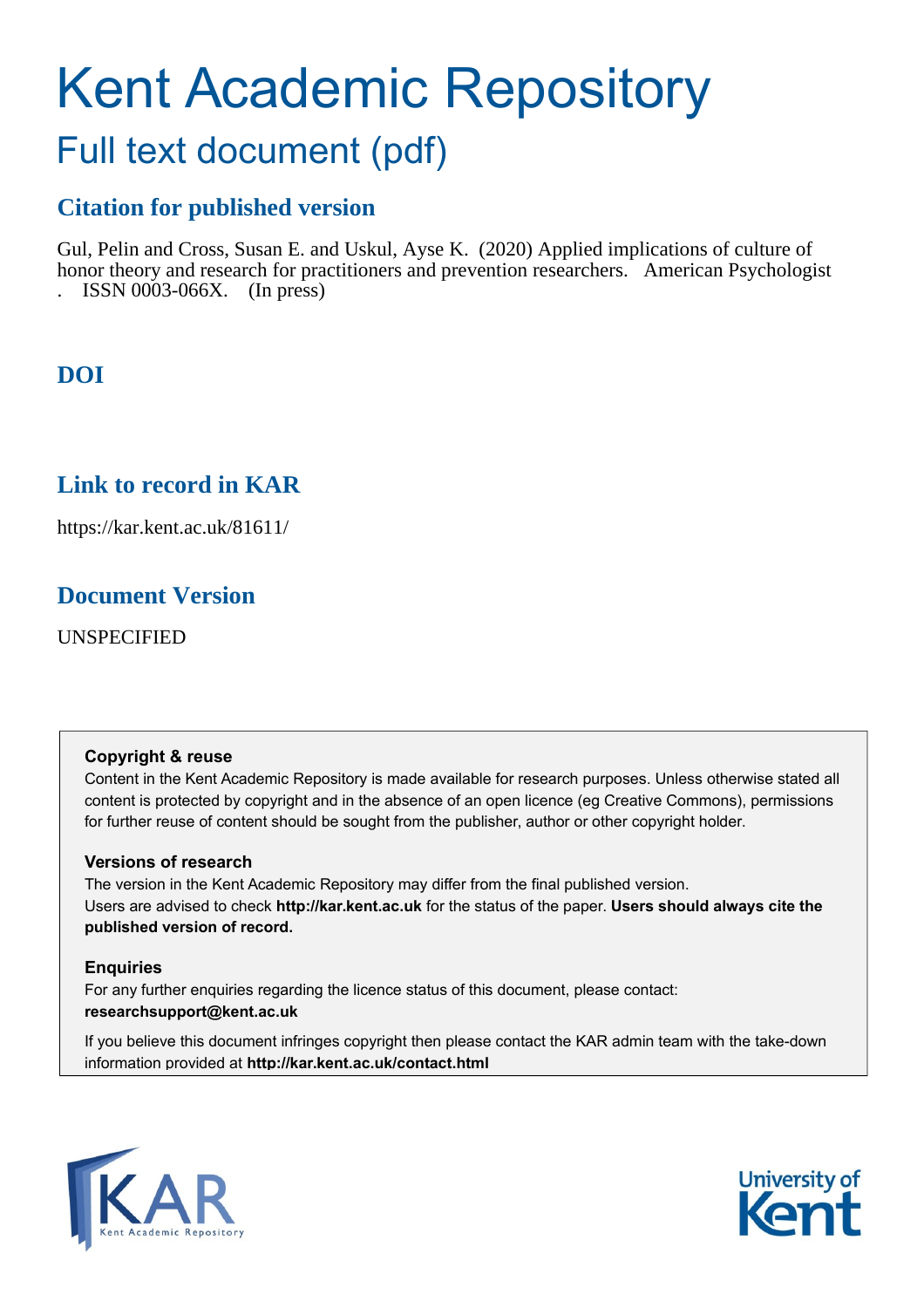#### Implications of Culture of Honor Theory and Research for Practitioners and Prevention

Researchers

Pelin Gul,<sup>1</sup> Susan E. Cross,<sup>1</sup> & Ayse K. Uskul<sup>2</sup>

<sup>1</sup> Iowa State University, USA

2 University of Kent, UK

Word Count: Abstract – 195 words

Text – 8125 words (excluding Abstract page and References)

Corresponding author:

Pelin Gul

Department of Psychology, Iowa State University

W112 Lagomarcino Hall, 901 Stange Road

Ames, IA 50011-1041

United States

Email: pelin.gul@gmail.com

Gul, P., Cross, S. E., & Uskul, A. K. (2020). Implications of culture of honor theory and research for practitioners and prevention researchers. *American Psychologist.* Advance online publication. https://doi.org/10.1037/amp0000653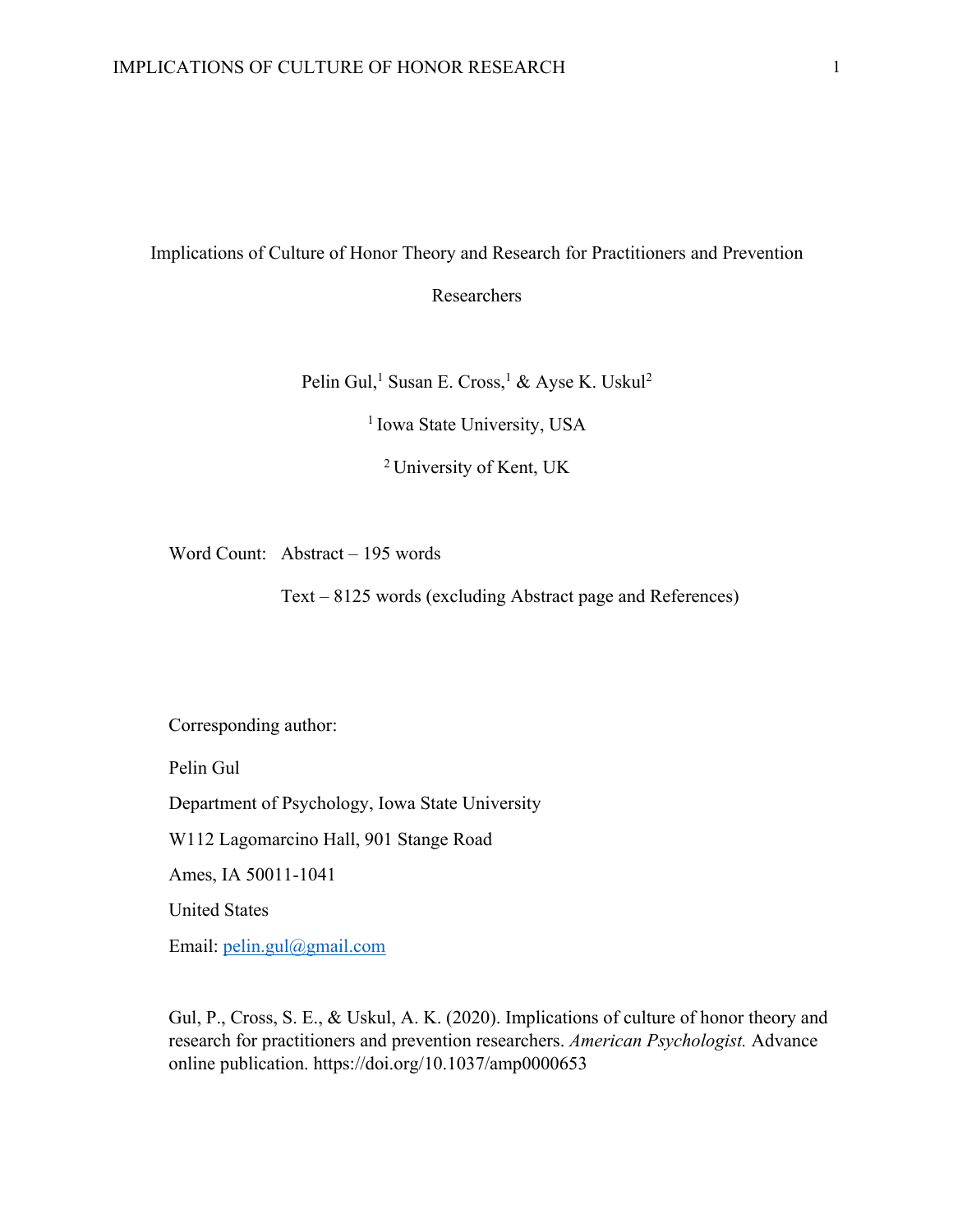#### **Abstract**

Since the seminal publication of Nisbett and Cohen in 1996 linking the higher rates of violence in the Southern U.S. compared to the Northern U.S. to a "culture of honor," researchers have paid increasing attention to conceptualizing honor and identifying its underlying psychological mechanisms and its behavioral outcomes. The concern for reputation and other values embedded in culture of honor act as potential sociocultural risk factors for several major social problems in the U.S. The aim of this article is to review the recent research on culture of honor and to discuss its societal implications by focusing on three pressing social problems: intimate partner aggression, school violence, and reluctance to seek mental health care. Relative to Whites in northern states, White populations in the southern and western states (considered to have cultures of honor) have higher levels of intimate partner violence, more school shootings, and are less likely to seek mental health care. We also briefly review the incidence of these issues among American Latinx groups, another culture of honor. We suggest ways that the scientific findings on culture of honor can enhance prevention and intervention efforts in education, health, and mental health care settings.

Public significance statement: Public significance statement: In this article, we review recent research on cultures of honor in the U.S. context summarizing evidence which suggests that reputation concerns underlying cultures of honor can act as a potential sociocultural risk factor for intimate partner violence, school shootings, and poor mental health. Additionally, we suggest tools for researchers and practitioners to become better prepared to combat and prevent violence and promote positive mental health in their communities.

Keywords: *culture of honor; intimate partner violence; school violence; depression; suicide*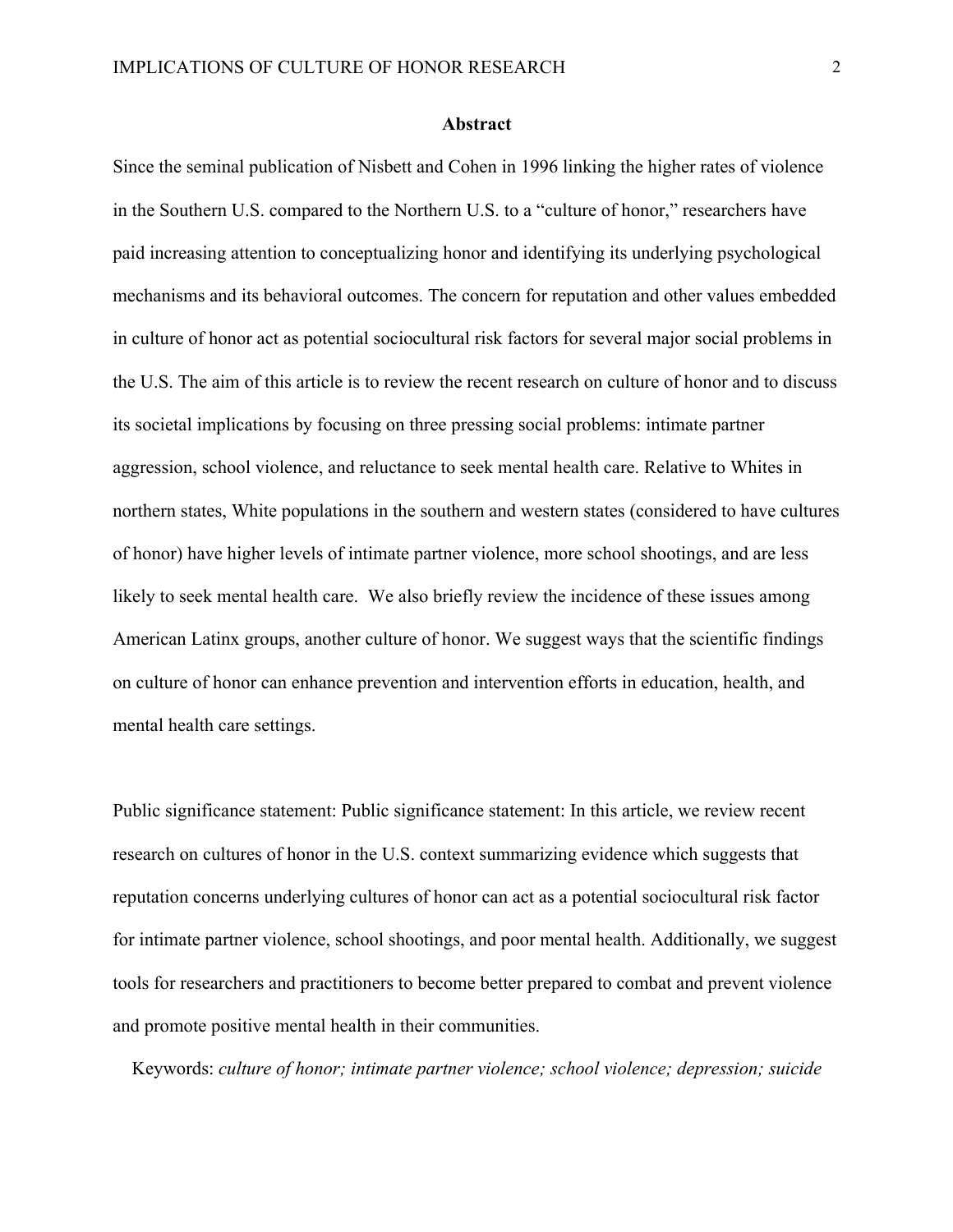In July 2000, a 28-year old man deliberately ran over his girlfriend with his truck in rural Northeast Texas because he believed she had been unfaithful to him (McCullough, 2018). In April 1999, in Colorado, two teenage high school students, both allegedly victims of bullying, murdered 12 students, one teacher, and injured 24 additional people in a school shooting, motivated by revenge (Pankratz, 2000). In 2014, a 58-year-old white man attempted suicide in rural Wyoming after being diagnosed with a painful genetic condition that prevented him from working, triggering financial and familial stress (Barry-Jester, 2016).

What ties these three tragic incidents together is that all of them took place in parts of the U.S. that are characterized by a *culture of honor*. <sup>1</sup> Culture of honor is defined as a complex set of beliefs, attitudes, and norms about the importance of personal reputation, and such a culture is active and prevalent in the southern and western regions of the U.S. (Nisbett & Cohen, 1996). Much evidence suggests that the reputation concerns that become activated and amplified by a culture of honor can be implicated in the three major social problems described above: intimate partner violence, school violence, and poor mental health. Our aim in this paper is to examine these timely social issues through the lens of culture of honor research with the goal of promoting new ways of addressing and preventing them. Several reviews have advanced theoretical understanding of the psychological foundations and behavioral outcomes of culture of honor (see Brown & Osterman, 2012; Nisbett, 1993; Rodriguez-Mosquera, 2016; Shackelford, 2005; Uskul, Cross, Gunsoy & Gul, 2019). However, an overview of the societal implications of some of the accumulated empirical findings on culture of honor that would be of interest to prevention researchers and practitioners is missing. We aim to fill this gap and provide some

<sup>&</sup>lt;sup>1</sup> Throughout the paper, we use "society," "community," and "group" to refer to specific groups of people (e.g., members of Latinx communities, U.S. Southerners) and "culture" to refer to shared norms, beliefs, or practices that characterize the group (e.g., culture of honor, culture of dignity). Sometimes, we use the terms "honor-based society, group or community" briefly to refer to groups of people whose prevailing culture is based on the logic of honor.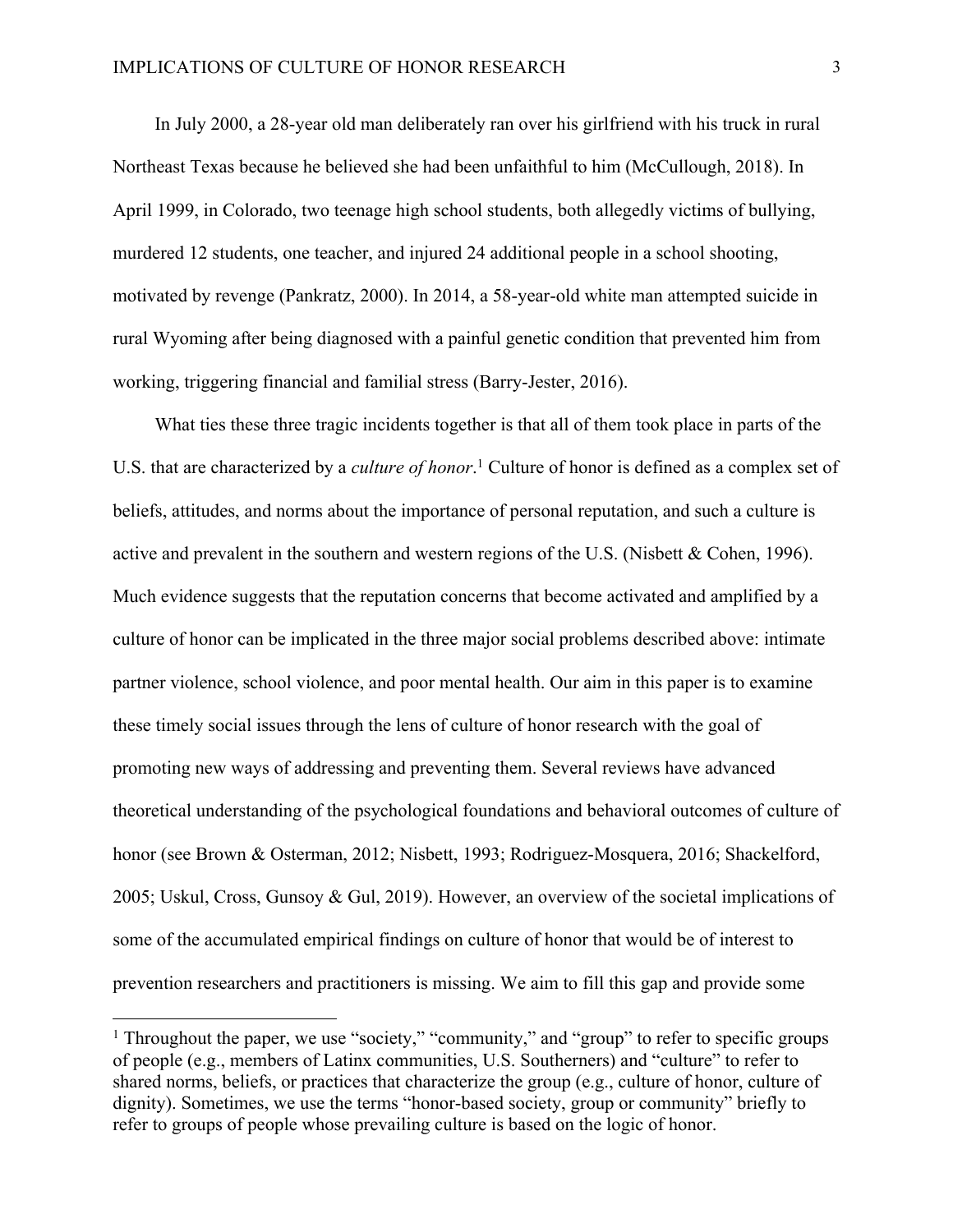tools for researchers and practitioners to become better prepared scientifically, professionally, and organizationally to combat and prevent violence and promote mental health in their communities.

#### **The Beginnings of Social Psychological Research on the Culture of Honor: The U.S. South**

The construct of "culture of honor" was introduced to the field of social psychology by Nisbett and Cohen when they attempted to understand the reasons for higher violence rates among men in the U.S. South compared to the U.S. North (see Cohen, 1996; Cohen & Nisbett, 1994; Nisbett, 1993; Nisbett & Cohen, 1996). According to Nisbett and Cohen (1996), culture of honor explains higher levels of violence in the South, above and beyond North-South differences in poverty, the historical practice of slavery, and temperature. In support of the culture of honor hypothesis, regional differences in rates of violence are not found for all types of violence, but only for those that result from threats to reputation, such as argument-related violence that spontaneously erupts in response to insults and affronts (Nisbett, 1993).

Why has the Southern U.S. developed an honor culture? According to Nisbett and Cohen (1996), honor cultures in many societies in the world, including the U.S. South, are adaptations to the threats intrinsic to ecological conditions characterized by scarce and vulnerable economic resources, and weak law enforcement. These ecological conditions historically characterized the U.S. South, which was primarily settled in the  $18<sup>th</sup>$  century by herders from the fringes of Britain, whereas the U.S. North was settled primarily by German and Dutch farmers. Economies based on herding, compared to farming, place people at greater risk of losing their resources, because livestock is mobile and vulnerable to theft. The U.S. South was also a frontier region with lowpopulation density, and the state had little power to command people to comply with the law well into the 19th century. These conditions encouraged White Southerners to rely on an honor code rather than on a penal code, in order to protect themselves, their families and resources, by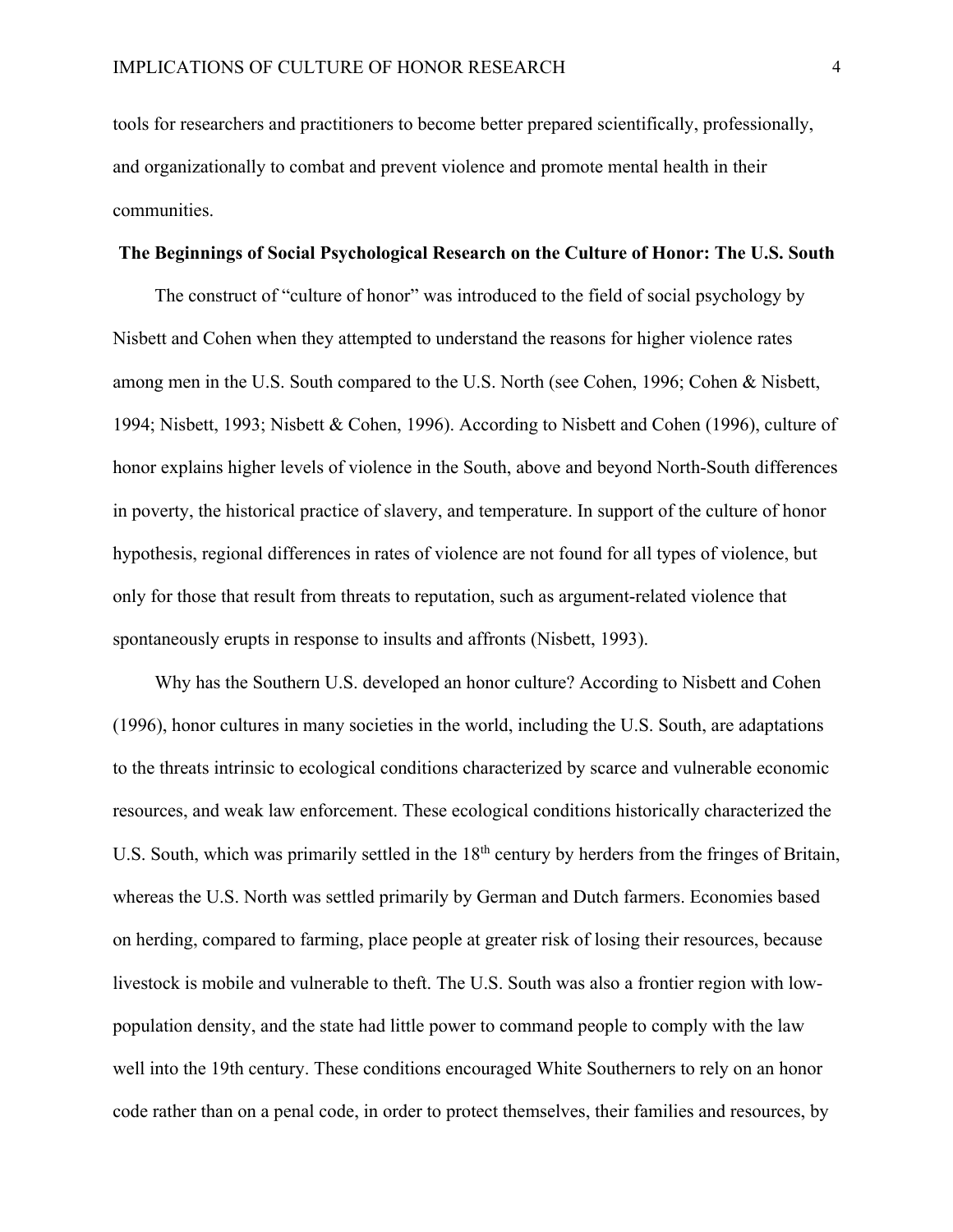maintaining a reputation for toughness and aggressive retaliation (Brown & Osterman, 2012; Nisbett & Cohen, 1996).

Although Southerners no longer rely primarily on a herding economy or live detached from law enforcement, the culture of honor in the U.S. South has persisted among its White population. Several social mechanisms have kept a culture of honor alive in this region, including interpersonal interaction patterns that lead to sudden bursts of aggression in response to insults or affronts (Cohen, Nisbett, Bowdle, & Schwarz, 1996; Cohen, Vandello, Puente, & Rantilla, 1999), collective representations such as laws and media that condone honor-related violence (Cohen, 1996), institutional non-stigmatization of violence (Cohen & Nisbett, 1997), and socialization processes whereby boys and girls are taught forms of traditional masculinity and femininity which include honor-related norms and expectations (Vandello & Cohen, 2008). Although other racial or ethnic groups in the U.S. (e.g, Latinx Americans) do display honor values, the South-North regional differences observed for honor-related interpersonal violence (Nisbett & Cohen, 1996), suicide (Osterman & Brown, 2011), and risk-taking (Barnes, Brown, & Tamborski, 2012) are found only among European Americans, consistent with the culture-ofhonor argument. Since Nisbett and Cohen's initial investigations, researchers have recognized that European Americans in Mountain West states also share a history of reliance on an honor code as protection in an environment where herding was the chief form of subsistence and access to legal means of justice was limited (Cohen, 1996, 1998).

Cultural norms and beliefs that encourage a strong concern for personal reputation are prevalent in many other regions in the world including the circum-Mediterranean, Middle East, South Asia, and Central and South America (see Uskul et al., 2019 for a review). However, because most social psychological investigations into culture of honor come from the U.S., our review primarily focuses on studies conducted with members of honor-based groups within the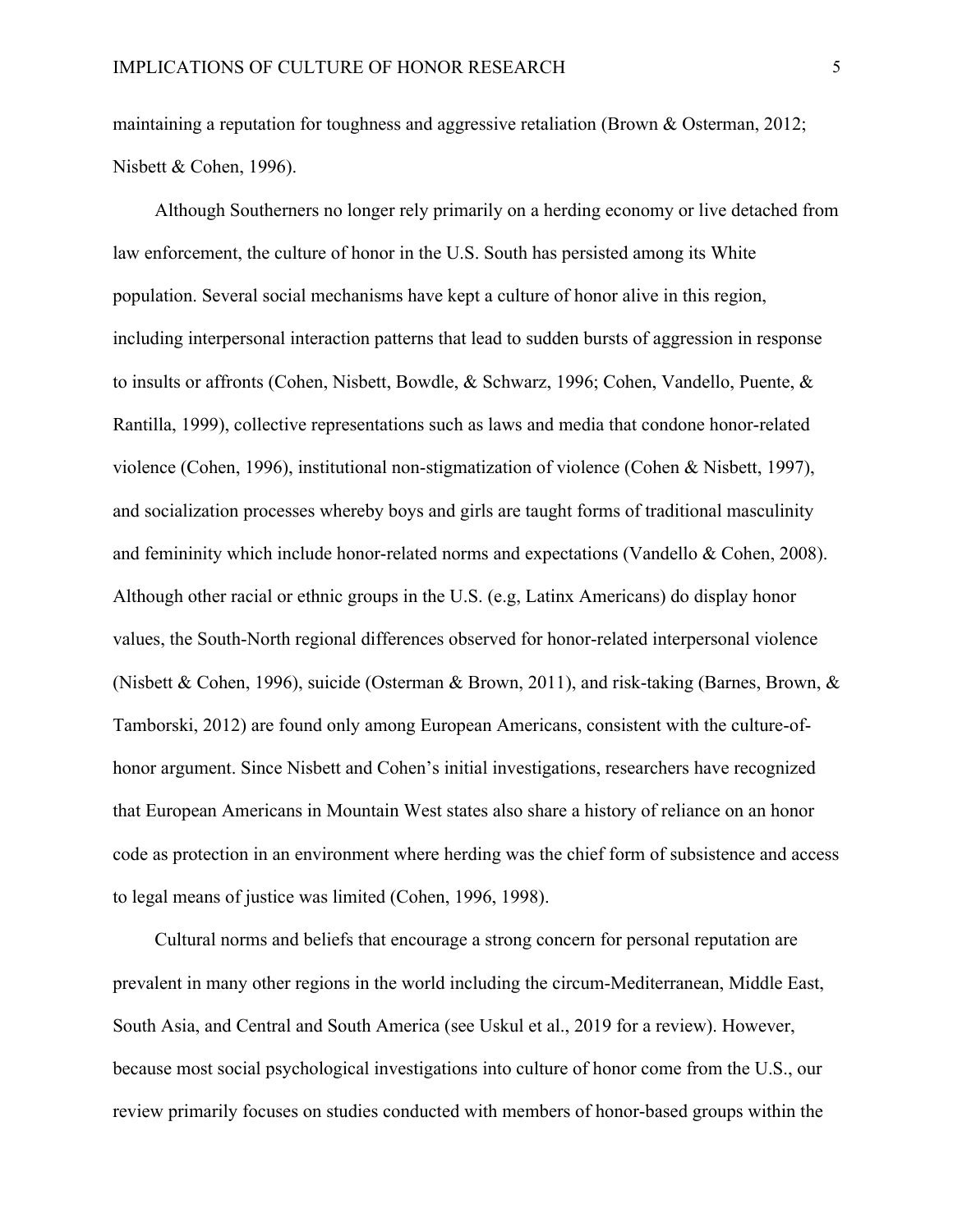U.S. (European Americans from the U.S. South and Mountain West,<sup>2</sup> and Latinx Americans<sup>3</sup>), but we also discuss research conducted with non-U.S. samples when the findings are relevant to the U.S. population.

#### **Cultural Logics of Honor, Dignity and Face**

Recently, Leung and Cohen (2011) formulated a framework that distinguishes societies as having honor, dignity, or face cultures based on the frequency with which individuals and situations promote different norms, values, practices, and ideals (or *cultural logic)* for managing social order and for defining the grounds for self-worth.

The cultural logic of honor is based on norms and beliefs that encourage individuals to view self-worth and respect as socially conferred. As the anthropologist Pitt-Rivers (1965) stated, "Honor is the value of a person in his own eyes, but also in the eyes of his society. It is his estimation of his own worth, his claim to pride, but it is also the acknowledgement of that claim, his excellence recognized by his society, his right to pride" (p. 21). In this definition, honor has both an internal (self-esteem) and an external component (reputation or social image). Because self-worth depends on others' opinions, individuals in honor-based societies tend to perceive that their worth is precarious and can easily be taken away. Importantly, self-worth can be gained competitively, in that one can increase one's honor by appropriating that of someone else

<sup>2</sup> States designated by the Census Bureau as being in the South and the West are labeled as "honor states", including Alabama, Arizona, Arkansas, California, Colorado, Delaware, Florida, Georgia, Idaho, Kentucky, Louisiana, Maryland, Mississippi, Montana, Nevada, New Mexico, North Carolina, Oklahoma, Oregon, South Carolina, Tennessee, Texas, Utah, Virginia, Washington, West Virginia, and Wyoming (except for Alaska and Hawaii), and all remaining states (including Alaska and Hawaii) are categorized as "non-honor or dignity states" (e.g., Brown, Baughman, & Carvallo, 2018; Cohen, 1996, 1998).

 $3$  We use the term Latinx (an inclusive, gender non-specific term replacing Latino/a) to refer to peoples of Latin American descent, regardless of race. However, because gendered assignments (whether self-imposed or assigned) have an important impact in almost every aspect of people's lives, we use the gendered forms, Latina and Latino, when referring to women and men of Latin American descent, respectively.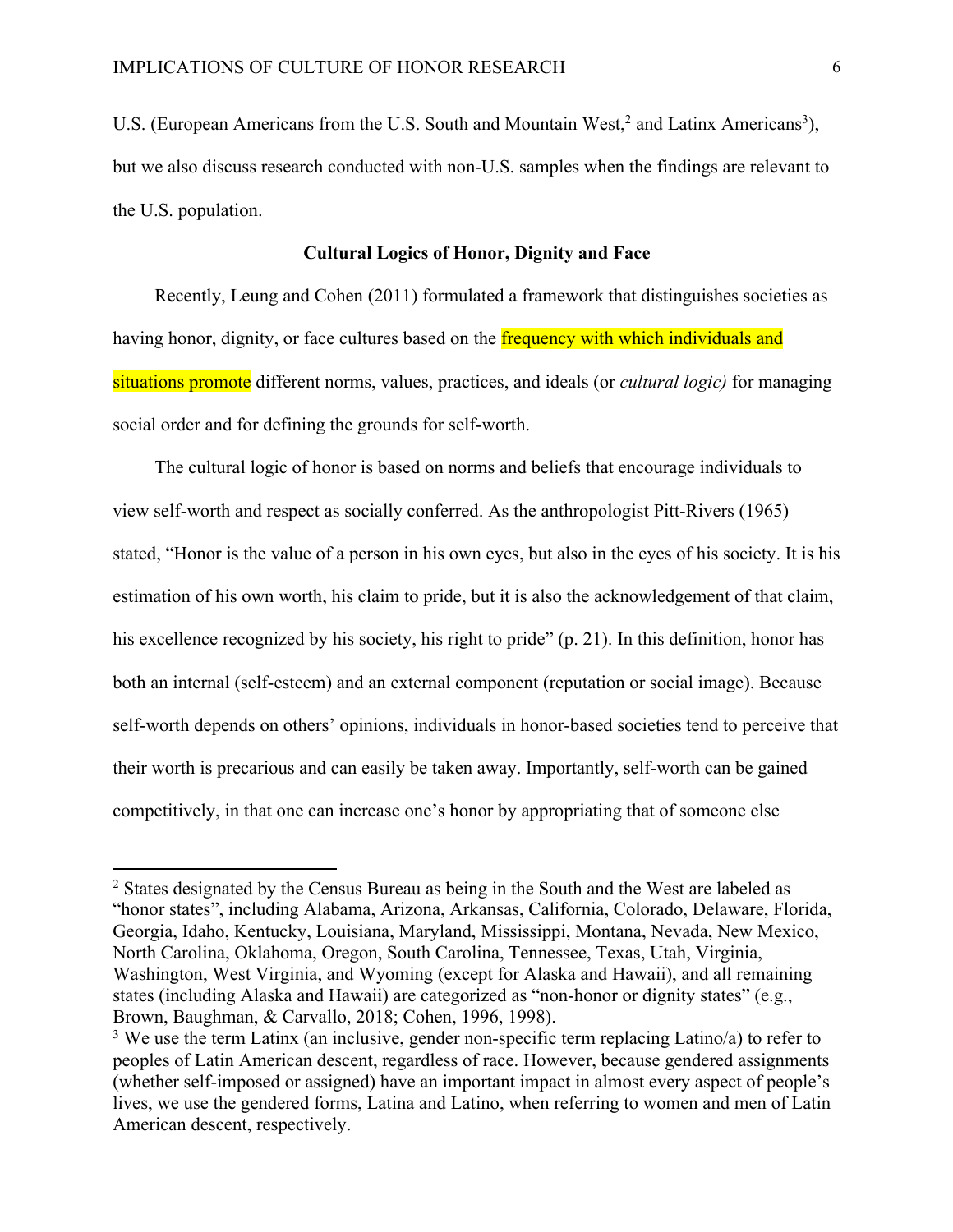through competition or aggression. Furthermore, in honor-based societies, personal moral standards are deeply shaped by the expectations of the family and community, and if people violate these standards, they shame themselves and their family. Thus, people engage in a variety of behaviors to protect and maintain personal and family reputation to avoid censure and shame.

In contrast, the cultural logic of dignity-based societies of Northern and Midwestern U.S. and Northern and Western Europe is built on the belief that individuals have *inherent* worth; individual worth is neither conferred by others nor can it be taken away by others (Leung  $\&$ Cohen, 2011). Thus, in theory, a person's sense of worth in his/her own eyes and in the eyes of others is relatively impervious to insults or affronts. A strong sense of dignity allows behavior to be self-determined and guided by the person's own values, beliefs, and moral standards. Individual behavior is therefore constrained by guilt over failure to act in accord with one's personal standards (in contrast to the shame of public condemnation in honor societies). Dignitybased societies are typically characterized as having strong rule of law that protects individuals. Individuals do not need to take the law into their own hands and look out for themselves as in honor-based societies; thus, the importance of vigilant and aggressive defense of personal reputation has waned in dignity-based societies.

The cultural logic of face-based societies of East Asia is similar to that of honor, in the sense that self-worth is socially conferred. However, the logic of face is different than honor, because in face-based societies, self-worth depends on a person's relative position in a stable hierarchy and is not competitive. One cannot increase one's self-worth by taking another's and appropriating it as one's own; claiming more self-worth than one is entitled to is seen as disrupting the much-valued societal harmony and hierarchy. Honor and dignity comprise the dominant cultures affecting the U.S., with the northern states promoting a dignity culture, and the southern and western states promoting an honor culture.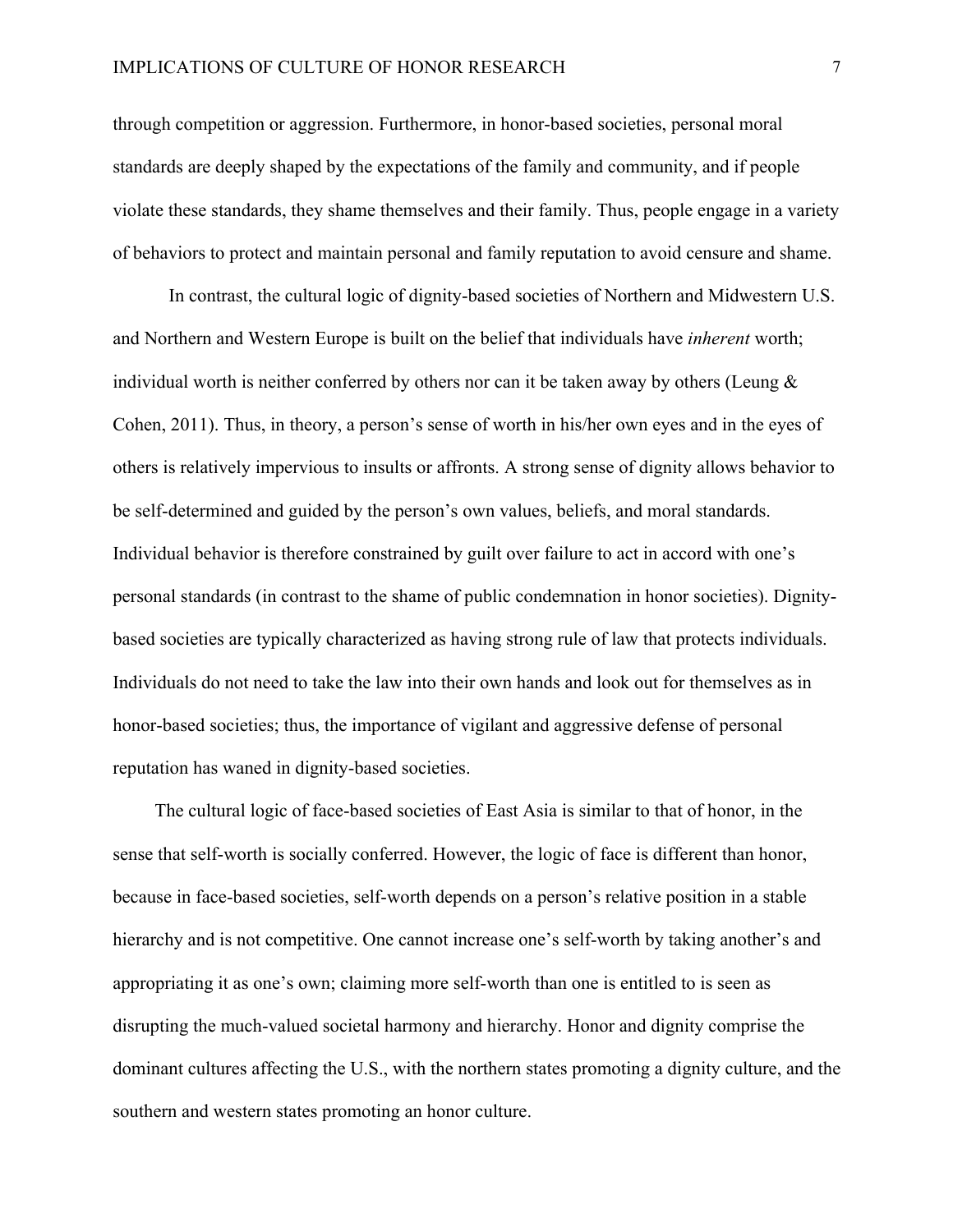It is important to note that cultural logics of honor and dignity are not clear-cut categories to define individuals or societies, but rather tendencies to behave in particular ways. For example, U.S. Northerners will at times take affront at an insult, and Southerners will at times let one pass*.* Individuals living in all parts of the U.S. can encounter social situations that promote honor or dignity concerns and values, yet within different communities and groups the frequencies with which one encounters honor-affording or dignity-affording situations vary. As cultural logics are shaped by those situations, individuals may be more likely to organize their worldviews around the central theme that these situations present, resulting in them adhering to one cultural logic more than the other. Consequently, situations may have stronger effects among some individuals than among others.

#### **Components of Culture of Honor**

In addition to the structural aspects of honor (vs. dignity) that were defined by Leung and Cohen (2011), there are also multiple components of honor which describe behaviors and attributes that earn an individual a good reputation, such as morality and integrity (Cross et al., 2014; Rodriguez Mosquera, 2016). Furthermore, individuals' reputations in honor-based societies depend on their adherence to gender-specific roles and expectations (Rodriguez Mosquera, 2016). As mentioned earlier, culture of honor prescribes that men must uphold a reputation for toughness, strength, and willingness to respond ferociously to perceived threats, and they must protect and provide for their family. In contrast, women are expected to maintain their reputation for sexual purity, chastity, and loyalty to their husbands and family. Thus, members of honor-based societies express strong concern for maintaining their reputation not only for moral traits (e.g., honesty, trustworthiness), but also for traits and behavior expected based on their gender.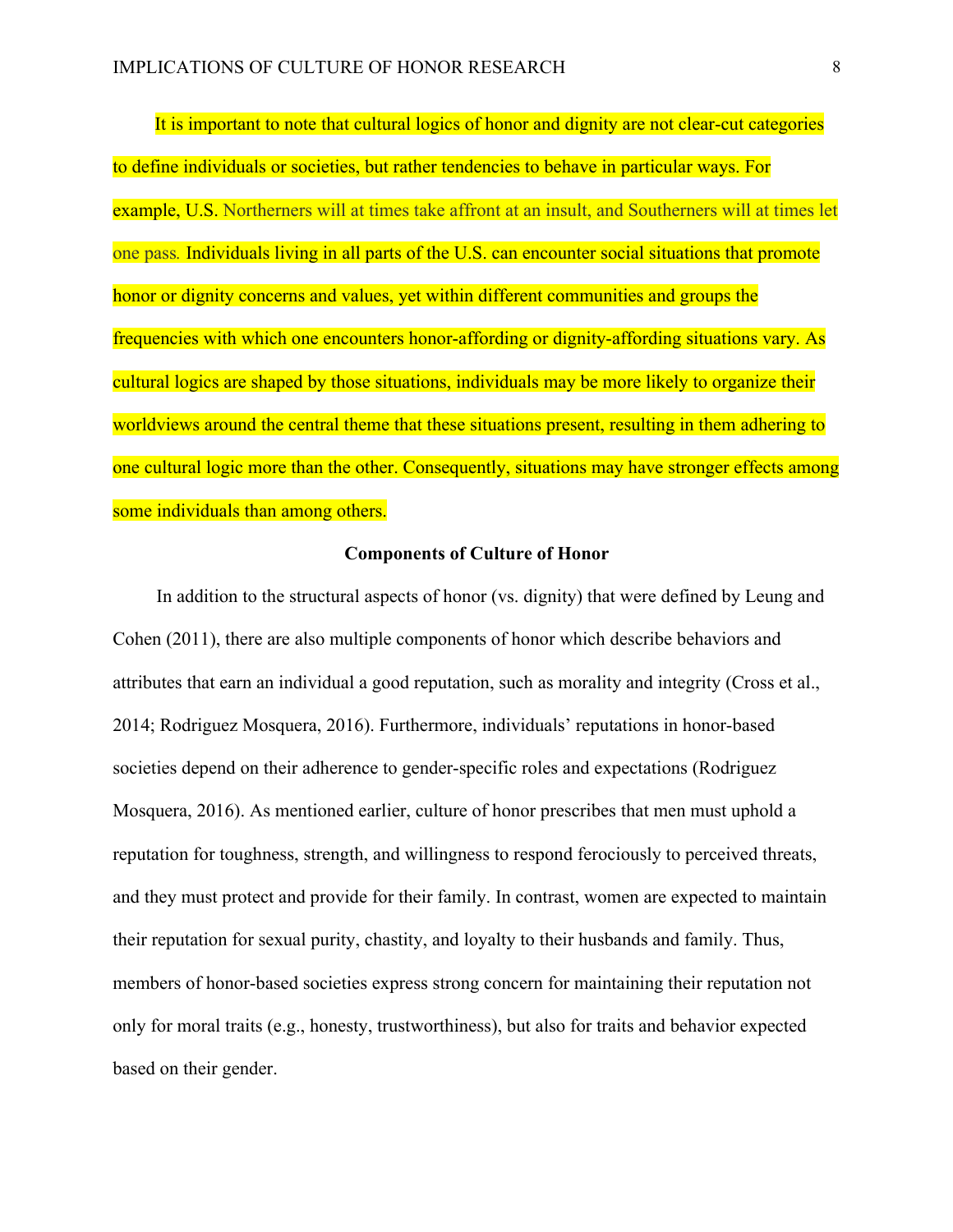Even though these gender-specific honor norms are part of the traditional gender roles that exist in many societies worldwide, honor-based societies magnify the importance of complying with these gender roles (Vandello & Cohen, 2008). In honor-based societies, individual reputations are collectively shared among family members, which is referred to as family honor. Men and women in honor-based societies are highly concerned with protecting both their own and their family's reputation, because failure to do so brings shame upon the entire family and can damage community relationships (Rodriguez Mosquera, 2016).

#### **Latinx Community as an Honor Culture Group**

In addition to European Americans in the U.S. South and Mountain West, the largest and fastest growing minority group within the U.S., Latinx Americans, has also been identified as following culture of honor traditions (Rose & Ellison, 2016; Vandello & Cohen, 2003).4 According to the latest projections, within the next 40 years, the Latinx population is expected to constitute nearly one fourth of the U.S. population (Flores, 2015).

Latinx gender-based honor norms are commonly studied in terms of *machismo* and *marianismo*. The construct of *machismo* describes a set of values, attitudes, and beliefs about masculinity and what it means to be a man. *Machismo* encompasses both positive and negative aspects of masculinity, including aggression, dominance, sexual prowess, control over women, and reserved emotions (known as *traditional machismo*), as well as protection and provision for the family, chivalry, bravery, responsibility, hard-work, and nurturance (known as *caballerismo;* Arciniega, Anderson, Tovar-Blank, & Tracey, 2008; Mirandé, 2018; Niemann, 2004).

<sup>4</sup> Minorities with Middle Eastern and South Asian origins have also been identified as having an honor culture (e.g., Mathews, 2000; Nobles & Sciarra, 2000), but we focus here on Latinx Americans as this minority group has been studied by researchers in the U.S. more than groups from the Middle Eastern and South Asian countries.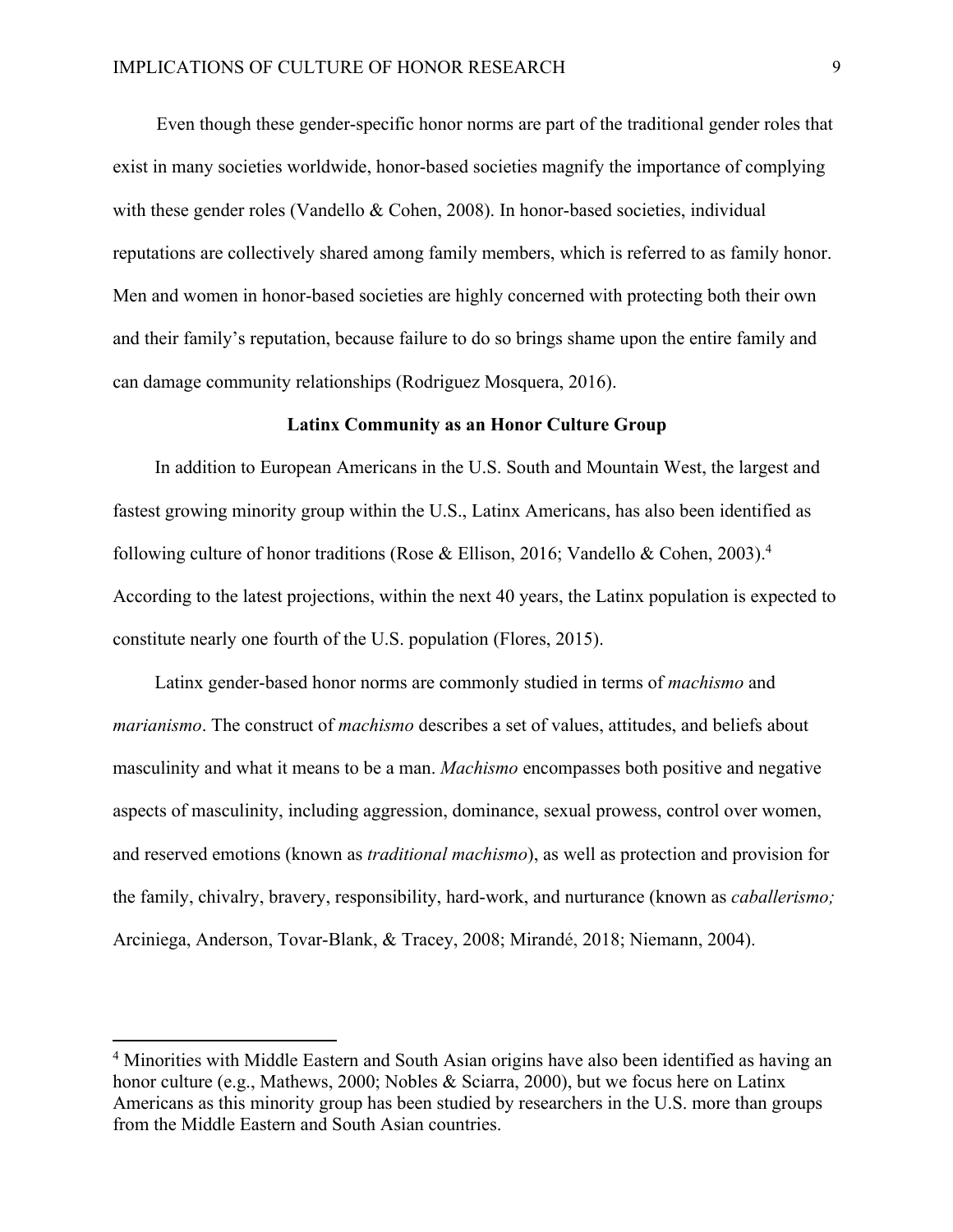Complementary to *machismo* is the construct of *marianismo*, which describes a set of values, attitudes, and beliefs concerning the female gender role and what it means to be a woman – based on the model of the Virgin Mary. *Marianismo* encompasses aspects such as being a generous and self-sacrificial mother, maintaining familism (*familismo*), and creating friendly, harmonious relationships (*sympatia*), as well as passivity, submissiveness, and chastity (Niemann, 2004). Both men and women are socialized with these gender-based honor norms: Women are raised to expect men to be dominant and to respect male authority, protection, and provision, whereas men are raised to expect women to be nurturing, submissive to men, and to appreciate male protection and provision.

Beliefs and values about honor are associated with many positive outcomes, including strong family and community bonds, respect for family (*respeto*), self-sacrificial and altruistic behaviors, positive reciprocity, politeness, and hospitability (e.g., Leung & Cohen, 2011; Niemann, 2004; Perez & Cruess, 2014). Despite these positive outcomes, certain aspects of honor norms – particularly an emphasis on defending and upholding personal reputations – can have detrimental consequences for the health and well-being of men and women socialized with honor norms. As we discuss in more detail in the following sections, these norms can manifest in intimate partner violence, school violence, and poor mental health. Knowing about the particular social values, beliefs, and mind-sets associated with culture of honor can help practitioners working with individuals belonging to groups and communities with salient honor norms. In the following sections, we review the empirical research showing how culture of honor is implicated in these social issues.

#### **Culture of Honor as a Risk Factor for Intimate Partner Violence**

Violence against women is a major public health, social policy, and human rights concern that traverses all nations, ethnicities, races, and social classes. The most common form of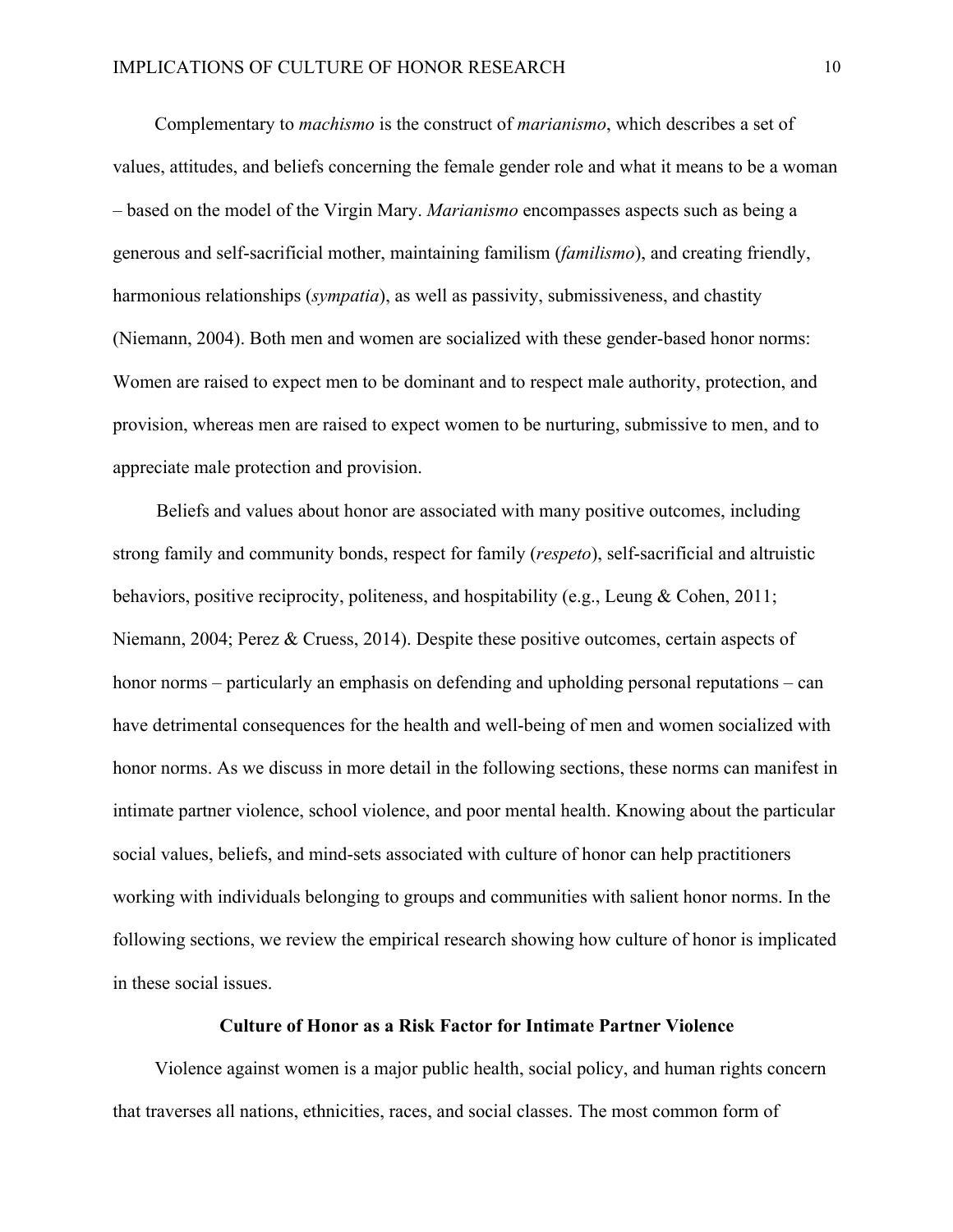violence women experience is from an intimate partner; 30% of women worldwide (and more than 27% of women in the U.S.) have experienced some form of physical or sexual violence by an intimate partner in their lifetime (WHO, 2017; CDC, 2017). Beliefs, values, and norms associated with culture of honor – especially gender-based honor norms– strongly contribute to the higher intimate partner violence (IPV) prevalence. Here, we bring together empirical research showing how gender-based honor norms serve as a risk factor for IPV against women.

Gender-based honor norms can manifest as justification of aggression against women, especially when women are perceived as behaving in ways that threaten their partner's honor (e.g., disobedience, infidelity, romantic rejection). Within the U.S., Latinx individuals and White Southerners/Westerners express these attitudes and perceptions more frequently than do White Northerners. For instance, studies by Vandello and colleagues (2003, 2009) showed that people from honor-based societies (U.S. Southerners, Latinx Americans, Brazilians and Chileans) perceive a woman's infidelity to be more damaging to her husband's honor, view a husband who aggresses towards his unfaithful wife and a woman who tolerates her husband's aggression more positively, and excuse his aggressive behavior more than do people from dignity-based societies (Anglo-Saxon Canadians and U.S. Northerners). Importantly though, these differences between honor and dignity societies in perceptions of people only applied to honor-related conflicts such as infidelity or situations involving romantic jealousy, but not to other conflicts such as disagreements over spending money. Thus, higher tolerance of honor-related aggression among U.S. Southerners/Westerners and Latinx Americans in the context of intimate relationships may not necessarily translate into tolerance of other forms of aggression. In addition to these crosssocietal differences, individual differences within the U.S. alone were demonstrated: North American college students who strongly endorse masculine honor beliefs tend to perceive women's romantic rejection as more threatening to men's honor; consequently, they tend to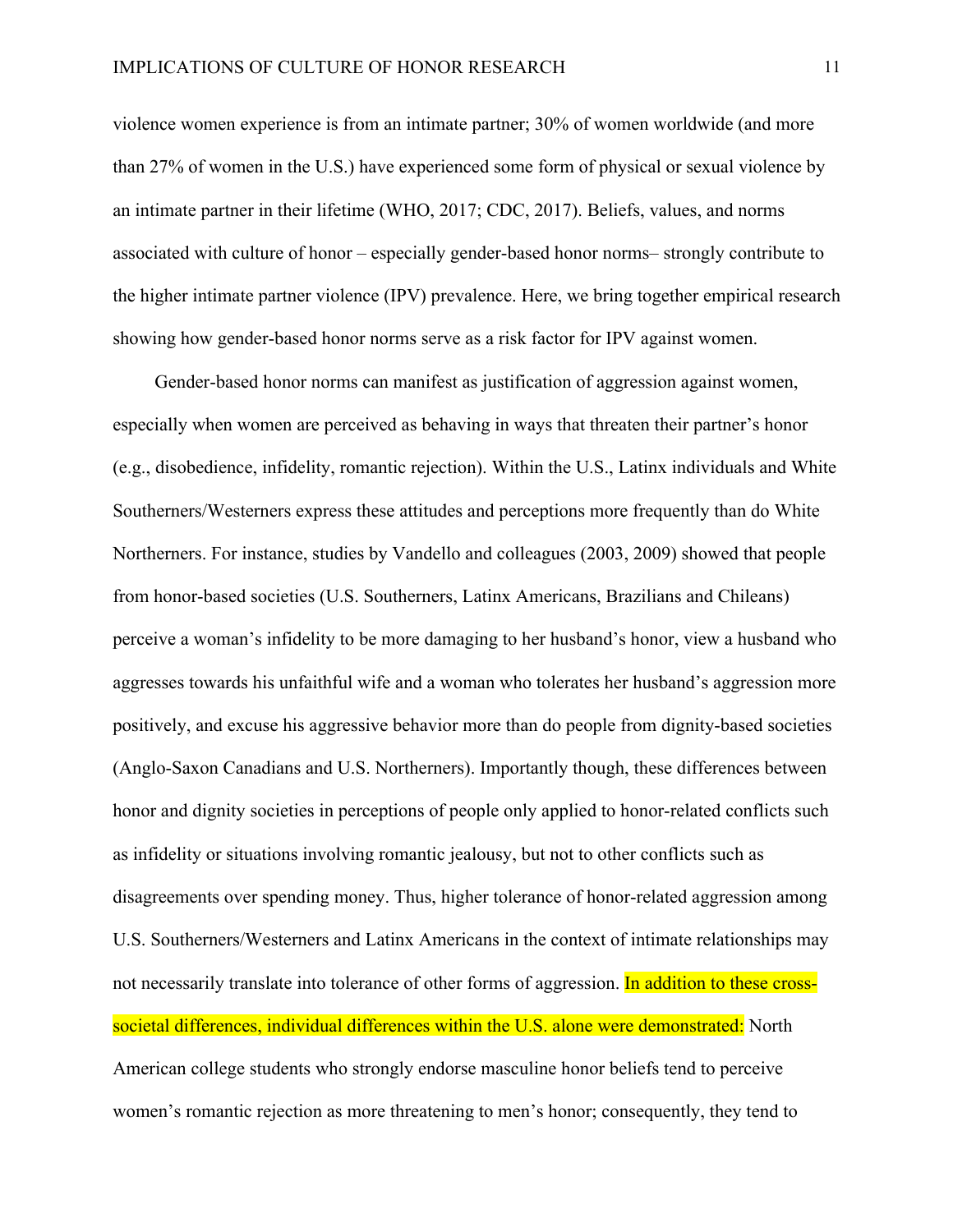perceive men's aggressive responses to rejection as more appropriate (Stratmoen, Greer, Martens, & Saucier, 2018).

Such aggressive responses to romantic rejection (and other perceived slights) are associated with many forms of interpersonal violence, including rape. Brown, Baughman, and Carvallo (2018) found that experiences of rape reported by teenage girls are higher in honor (vs. dignity) states, even after controlling for variation in economic deprivation. Furthermore, based on data from the FBI's Uniform Crime Report on rape rates, Brown et al. (2018) found that the average rape rates perpetrated by European American men aged 15 and above are 30% higher in honor (vs. dignity) states. These figures are based on arrest rates, not actual rape rates. The link between culture of honor and rape perpetration and victimization rates may be stronger in reality than that revealed by Brown et al. (2018) due to potentially lower rates of reporting rape to the police in honor (vs. dignity) states: honor norms stigmatize rape and exacerbate victims' reputation concerns, so victims may be reluctant to report rapes (Saucier, Strain, Hockett, & McManus 2015). In fact, individual-level endorsement of gender-based honor norms both among Latinx Americans as well as the broader U.S. population relate to disapproval of the victim's efforts to seek help or to disclose their physical and sexual abuse to others, including the police (Dietrich & Schuett, 2013; McLean, Crowder, & Kemmelmeier, 2018).

Regarding actual IPV prevalence rates, Latinx Americans account for 34% of the incidence of IPV in the U.S. (Breiding, Chen, & Black, 2014). Some comparative studies have shown that IPV rates among Latinx Americans are greater than among European Americans (e.g., Bonomi, Anderson, Cannon, Slesnick, & Rodriguez, 2013), whereas others have found lower or similar rates of IPV among Latinx Americans as among European Americans (e.g., Denham et al., 2007; Tjaden & Thoennes, 2000). These divergent findings on Latinx versus European Americans may be due to the use of different measures of IPV prevalence, different control variables, or failure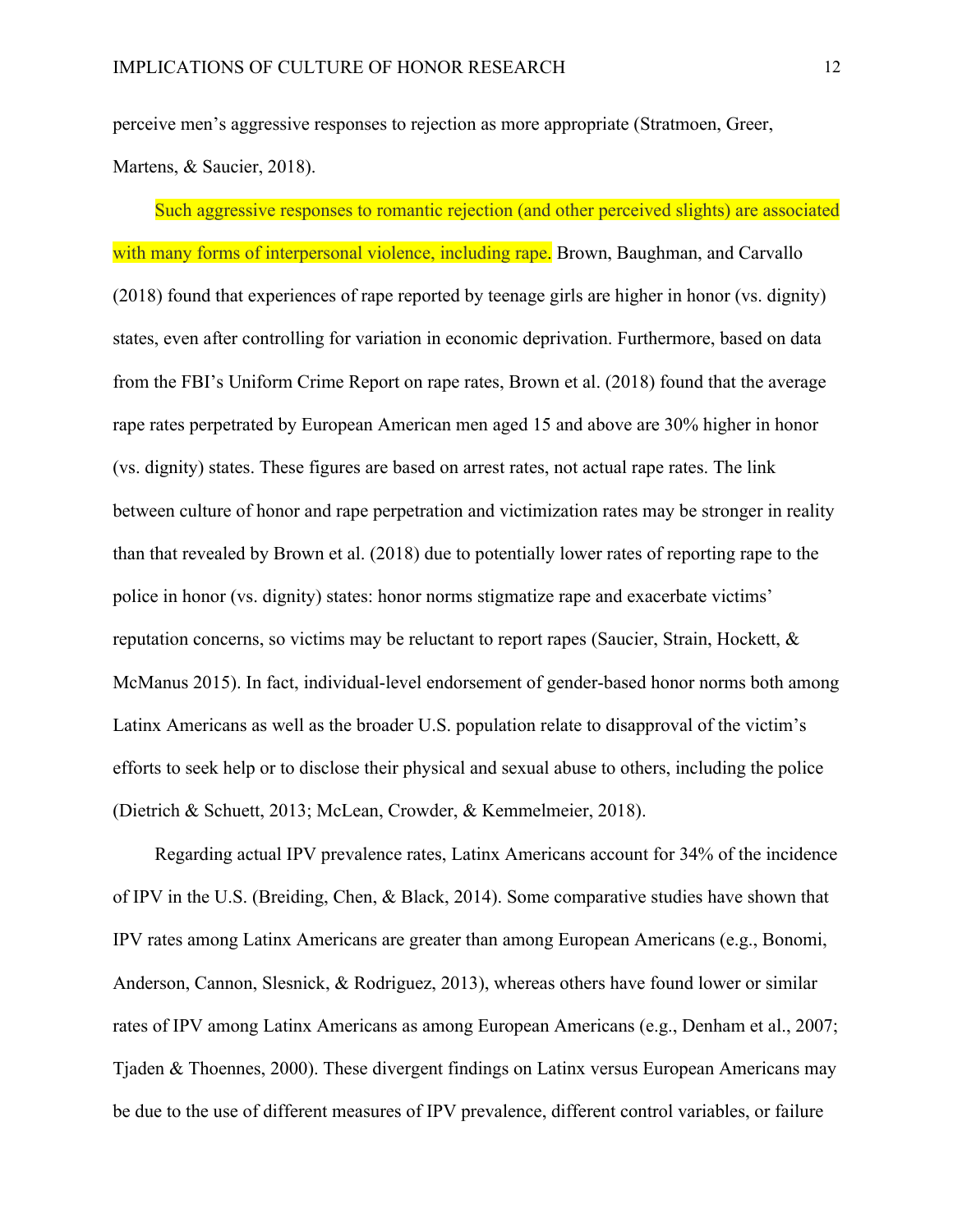to address the heterogeneity that may exist within the ethnic subgroups (e.g., Euro-Americans from honor vs. dignity states). The studies that addressed a variety of control variables (e.g., economic deprivation, urbanicity, age, family history) reveal that the differences in IPV rates between Latinx and European Americans generally disappear (e.g., Caetano, Cundari, Clark, & Schafer, 2000; Straus & Smith, 1995). Controlling for drinking and impulsivity also reduced some of the cross-cultural difference, although it is unclear to what extent drinking and recklessness should be seen as part of the machismo complex. Especially important in this research is that role strain due to strict gendered honor norms and expectations – *machismo* and *marianismo* – as well as acculturation-related factors seem to uniquely contribute to vulnerability to IPV among members of Latinx communities (Cianelli et al., 2013; Mancera, Dorgo, & Provencio-Vasquez, 2017).

#### **Recommendations for IPV Prevention**

There is growing acknowledgment that effective IPV prevention programs must address deeply rooted social norms which foster a social climate that tolerates aggression against women (Alvarez et al., 2016). Support sessions aimed at increasing awareness about how honor-based gender dynamics may undermine women's health and safety can be an effective prevention strategy (Cihangir, 2013), especially if held at innocuous or familiar locations (e.g., schools, churches, and community centers) rather than in clinics (Davila, Bonilla, Gonzalez-Ramirez, & Villarruel, 2007). These interventions may also benefit from drawing on the positive aspects of honor, such as family and community bonds, kindness, altruism, or protection and care for women and children, which play protective roles when it comes to IPV (Mancera et al., 2017).

Alternatively, intervention programs aimed at exposing *pluralistic ignorance* (i.e., mutual misperception about the beliefs and attitudes of members of the collective) may prove effective in changing tolerant attitudes toward honor-related IPV (Vandello & Cohen, 2004). This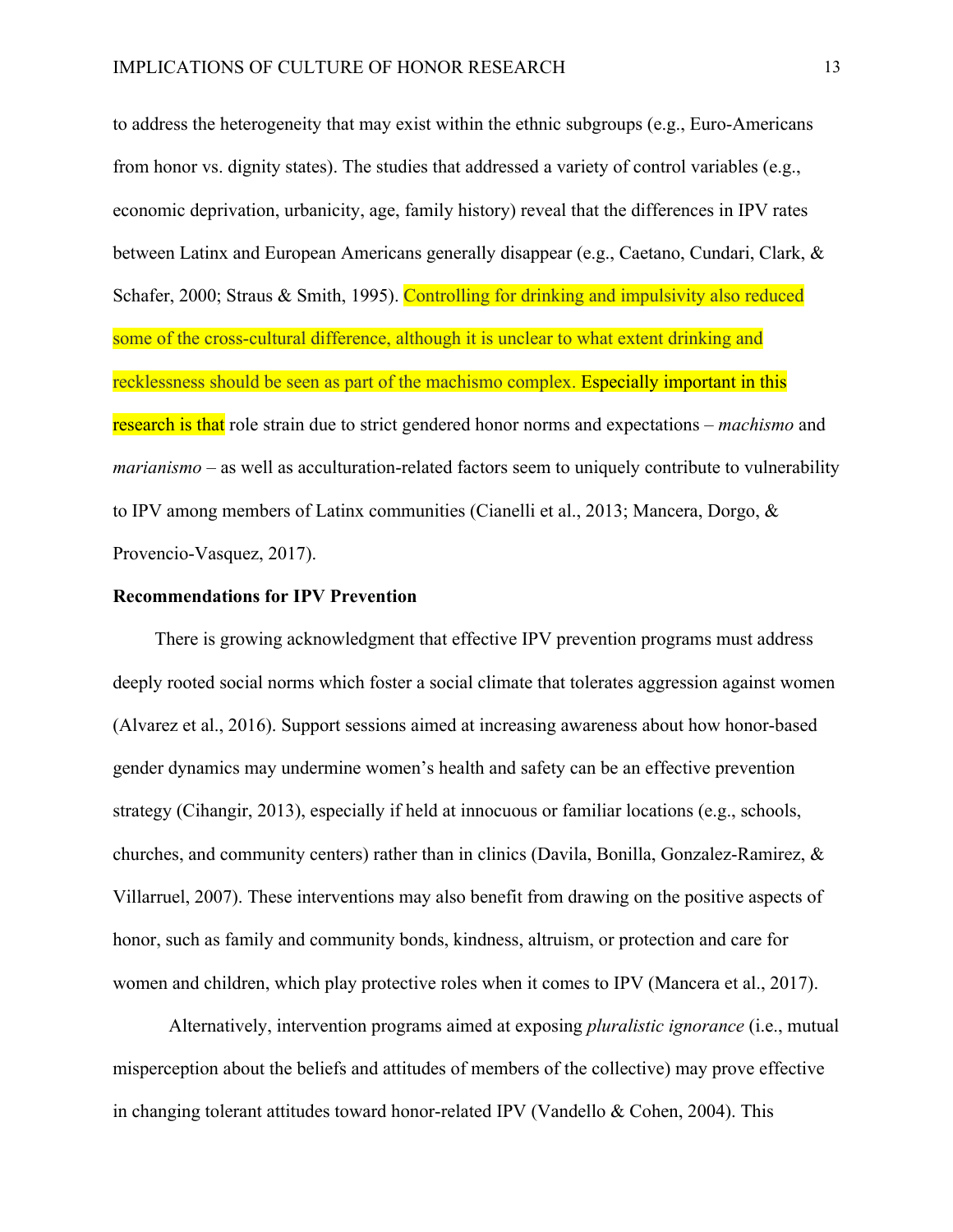suggestion is based on studies showing that men from **U.S. South (vs. North)** are more likely to mistakenly believe that others are more aggressive and endorse violence more than they do themselves (Vandello, Cohen, & Ransom, 2008). This misperception can lead men to act more aggressively than they otherwise would as a way to conform to social expectations even when they do not privately endorse these norms. In this way, pluralistic ignorance can lead to the perpetuation of social norms about honor-related IPV. Thus, for honor-related IPV norms to change, there needs to be a shared public recognition of this change. The education sector can bring leadership and resources to develop intervention programs to reduce pluralistic ignorance among high school and college students from honor groups (e.g., students can be exposed to data showing misperceptions about honor-based IPV, see e.g., Schroeder & Prentice, 1998 for programs to dispel pluralistic ignorance about another social issue).

It is also important to find ways to encourage victims (and family members) to seek help and utilize IPV-related services. Victims' adherence to culture of honor ideals may constitute an obstacle to disclosing experiences of abuse, seeking formal help, and identifying these acts as crimes, due to concerns about shaming the family and fears of further abuse (McLean et al., 2018). In fact, many Latinas have lower rates of disclosure about assault to professionals such as police than do non-Latinas, relying instead on informal support networks such as family members, friends, and clergy (Hazen & Soriano, 2007; Ingram, 2007). Latinas in the U.S. who are not documented may fear that reporting their abuser would result in their own deportation, resulting in lower levels of disclosure of domestic abuse to formal authorities (Alvarez et al., 2016). These concerns underscore the urgent need for culturally appropriate screening for physical and sexual assault in health care and other settings that serve cultural/ethnic minorities with honor traditions who may be reluctant to seek help.

#### **Culture of Honor and School Violence**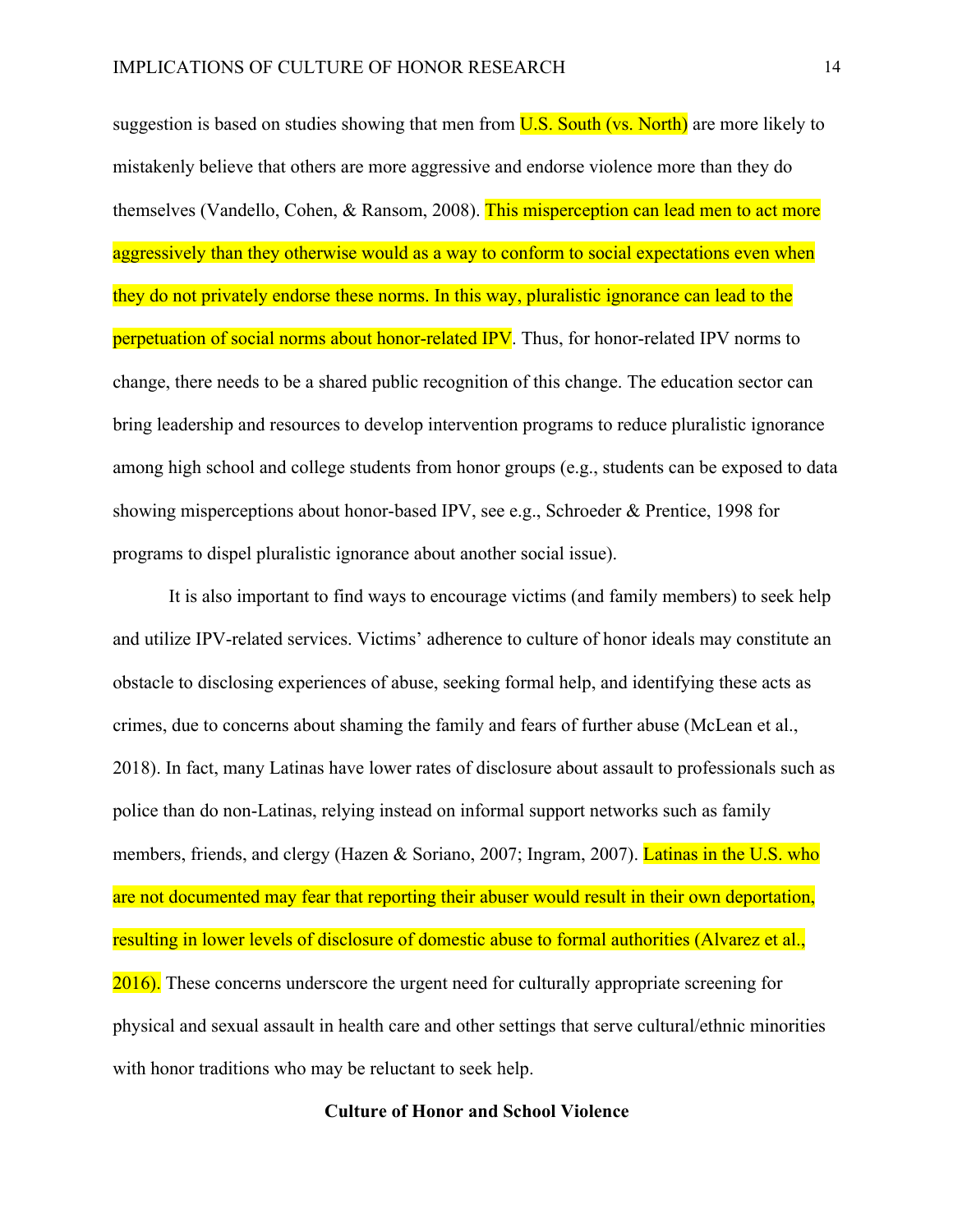The U.S. has faced a rising tide of school violence since the mid-1990s, making students, school administrators, families, and teachers increasingly worried about safety at school and turning this subject into one of the most debated societal issues in the country. School violence can come in different forms (e.g., physical fights); in this section, we focus on shootings that are initiated by a student (or students) at or near a school, leading to injuries and death. Some of the incidents that captured attention internationally include the Columbine High School (Colorado) shooting spree in 1999, and the Marjory Stoneman Douglass High School (Parkland, Florida) shooting in 2018. Similar shootings occur in other countries (e.g., the 2009 Winneden shooting in Germany); in this piece, however, we limit our attention to school violence in the U.S. for two reasons. First, based on media reports, since 2009 the U.S. has faced 57 times as many school shootings as the other G7 countries combined (Grabow & Rose, 2018). Second, given its frequent nature, social scientists have almost exclusively studied school shooting cases in the  $U.S.<sup>5</sup>$ 

School violence episodes in the U.S. sparked much discussion on their causes, with the public's attention directed to factors ranging from psychological reasons (e.g., traumatic events in the attacker's life history; mental illness) to societal ones (e.g., lax gun control laws; societywide moral decline). One obvious common element across different shootings was the gender of the attacker(s): all perpetrators were male. This common denominator led researchers to focus on gender-related reasons underlying the shootings, highlighting the socially constructed culture of masculinity in the American context (e.g., Kalish & Kimmel, 2010; Newman, Fox, Roth, Mehta, & Harding, 2005; Watson, 2007), with several researchers focusing specifically on the role of masculine honor culture (e.g., Brown, Osterman, & Barnes, 2009). The core of the argument put forward by researchers across different social science disciplines was that the hegemonic culture

<sup>5</sup> To our knowledge, this literature does not break the data by ethnic groups in the U.S.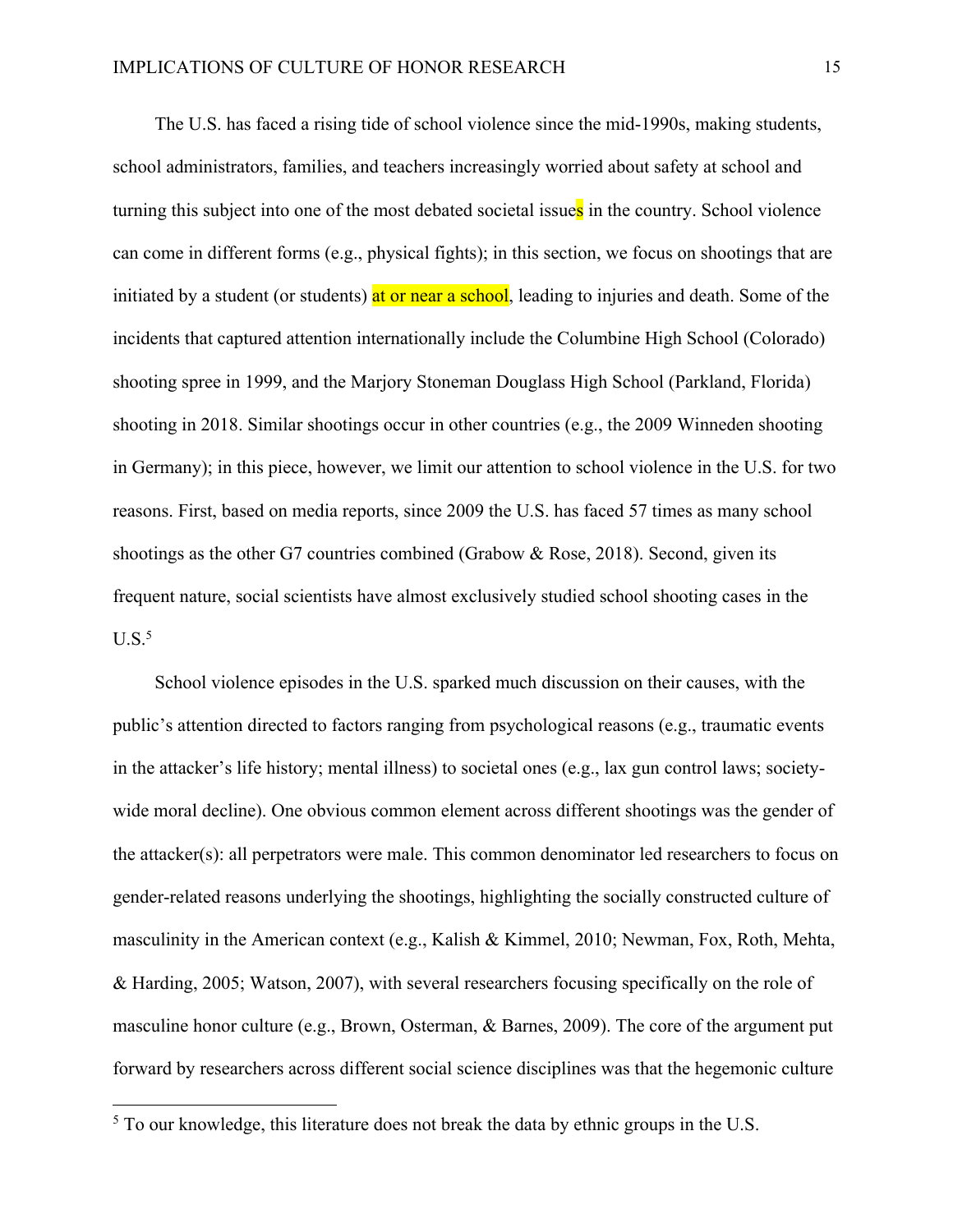of masculinity in which young American men are socialized encourages the use of violence to retaliate against a perceived challenge to their masculinity.

One particular type of perceived challenge or threat to masculinity is social rejection by schoolmates and other individuals in the form of acute or ongoing ostracism, bullying, malicious teasing or other humiliating experiences. For example, in an examination of 15 school shootings between 1995 and 2001, Leary, Kowalski, Smith, and Philips (2003) observed that in most cases, the perpetrator(s) had been subjected to repeated patterns of teasing, bullying, or ostracism (and more than half of these cases included incidents of romantic rejection; also see Newman et al., 2005) or, more generally, felt aggrieved or wronged by the larger society (see Kalish & Kimmel, 2010). Social rejection and other types of humiliating experiences are likely to be taken as threats to one's honor by individuals (especially men) socialized with culture of honor norms (e.g., Brown et al., 2009; Stratmoen et al., 2018). Individuals in honor-based societies learn to respond to honor-threatening events in retaliatory ways that help them avoid negative consequences such as losing others' respect (Nisbett & Cohen, 1996; Uskul et al., 2019). Thus, rejected and humiliated young men raised in honor-based (vs. dignity) societies (especially those who have internalized the societal ideals and thus strongly endorse masculine honor beliefs) may feel more compelled to retaliate with violence to an honor threat.

In line with this reasoning, Brown et al. (2009) examined biannual survey data collected in 2003 and 2005 from secondary schools in 42 U.S. states. They found that students from honor states were more likely than students in dignity states to have reported taking a weapon to school in the previous month. They also studied the databases of school shootings compiled over a 20 year period between 1988 and 2008 and found that school shootings were three times more likely to take place in Southern or Western U.S. states than they were to take place in Northern U.S. states. Importantly, these differences between honor and dignity states in weapon possession at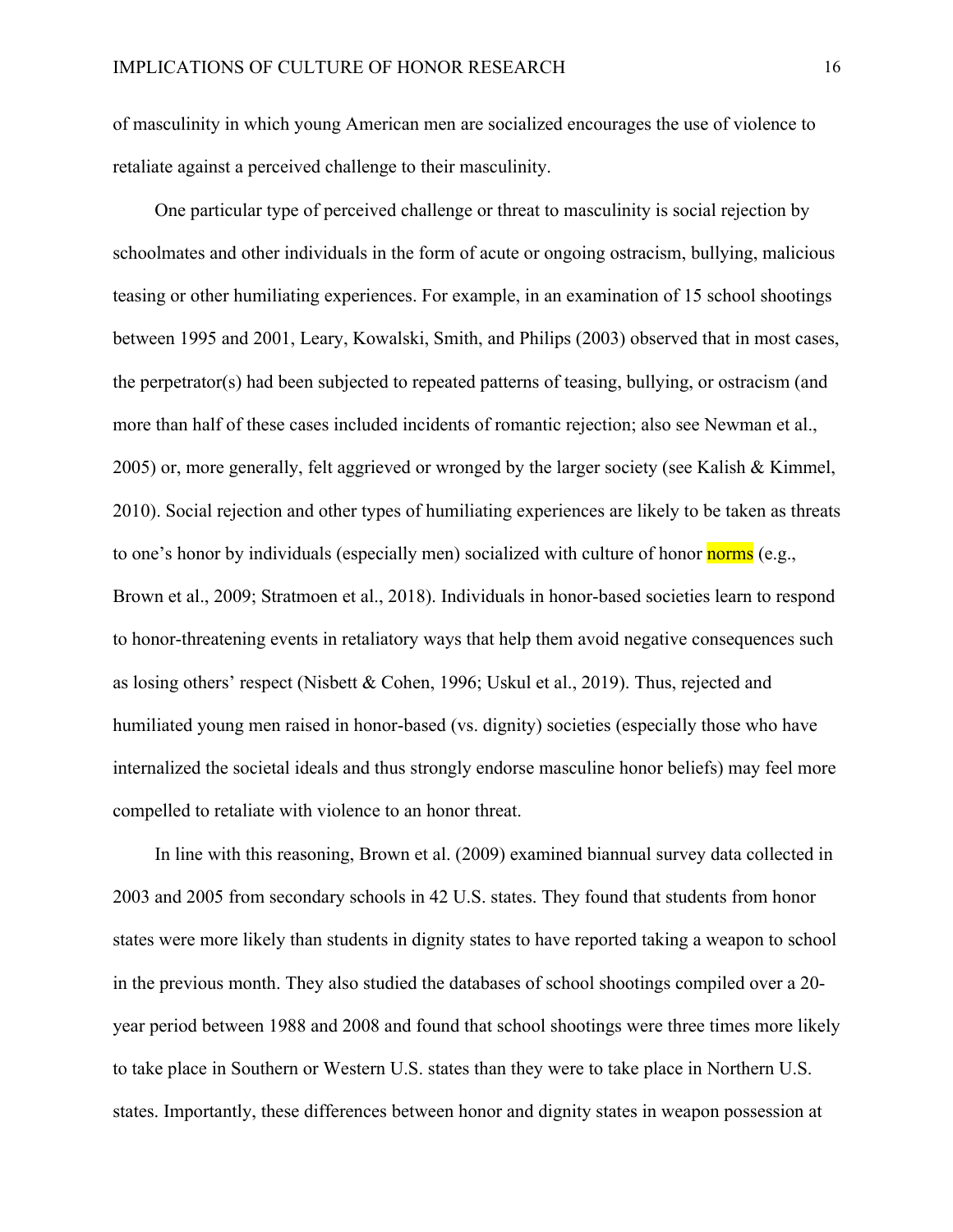school and the prevalence of actual school shootings remained when a set of state-level factors and demographic variables such as average yearly temperature, indices of economic and social insecurity, rurality, poverty, religiosity, and the availability of guns were statistically controlled. An analysis of school shooting incidents since 1970 based on statistics obtained from the Centre for Homeland Defense and Security also shows that school shootings take place at higher rates in Southern (vs. Northern) US states, with approximately 42 school shootings per state in the South versus approximately 22 per state in the North (Reidman & Desmond, n.d.).

These observations are in line with state-level findings in the literature on culture of honor in the U.S. which show higher crime rates in honor (vs. dignity) states, more permissive gun control legislation, a higher "legitimate violence" index (higher rates of executions, violent television viewership, violent magazine subscription rates, and hunting licenses per capita), more lenient laws toward domestic violence, and representatives who vote for more hawkish foreign policies (Ayers, 1991; Baron & Straus, 1989; Nisbett & Cohen, 1996). They also converge with individual-level findings which point to greater tendencies to respond aggressively to honor threats, higher tolerance for corporal punishment in schools, higher support for laws that result in mild sentences for people who use violence in defense of self or property (e.g., shooting of an intruder), and greater likelihood of carrying weapons for protection (e.g., Cohen, 1996, 1998; Cohen & Nisbett, 1994; Cohen et al., 1996; Felson & Pare, 2010; Nisbett & Cohen, 1996).

#### **Recommendations for Violence Prevention in Schools**

Culture of honor has been effectively identified as an important sociocultural factor that serves as a risk for school violence (Brown et al., 2009). Addressing culture of honor as a unique risk factor and designing evidence-based interventions that aim to change honor-related expectations for men (e.g., to be tough, manly, not weak or vulnerable, and retaliate against offenders) can be effective in reducing this risk factor and thus the prevalence of school violence.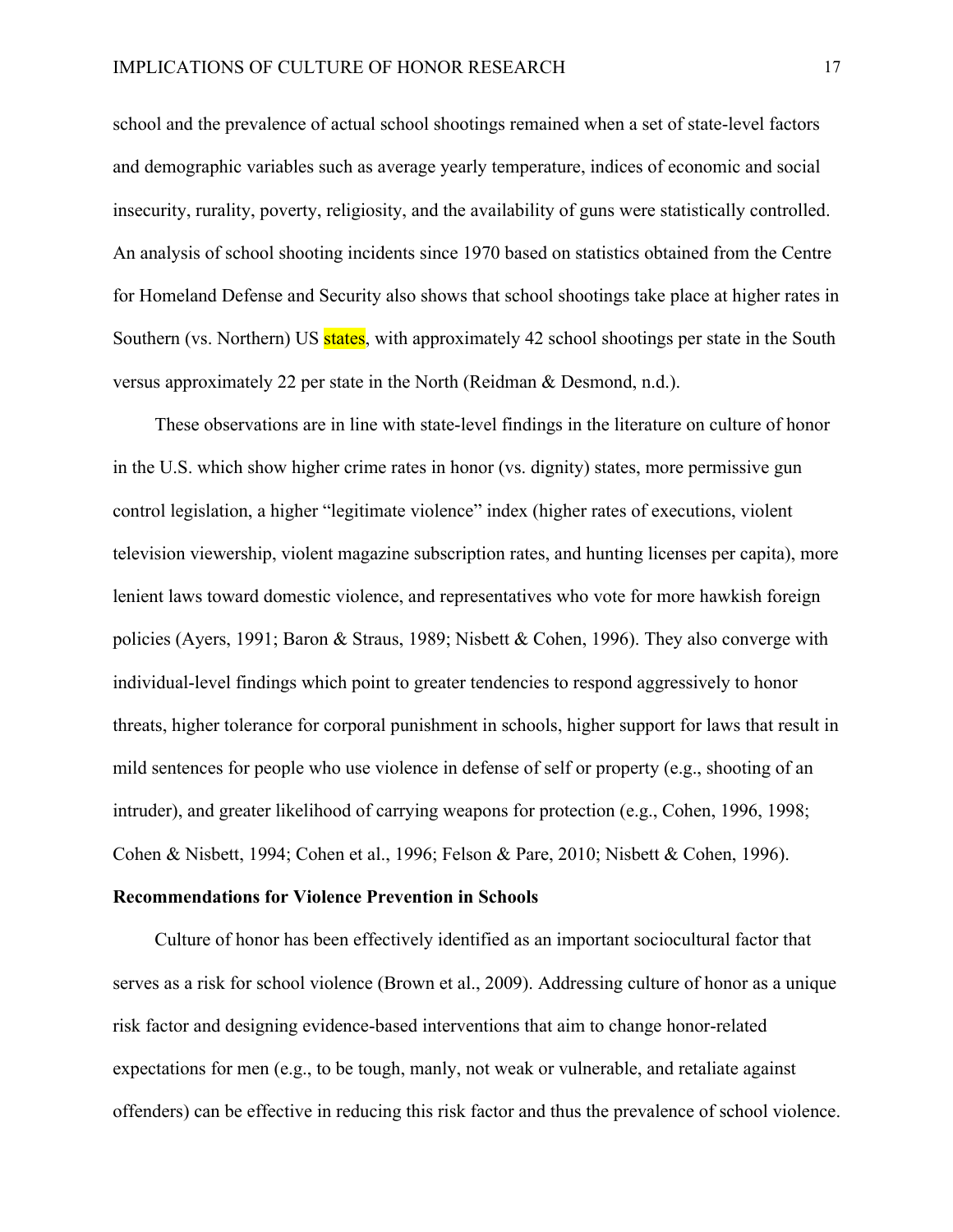School-based interventions led by adults can be designed to teach young men (and women) strategies for deflecting or dismissing insults, rejection, and bullying; how to affirm one's threatened honor in emotionally healthy and peaceful ways; or how to regulate anger, frustration, disrespect, and humiliation (see Shafii & Shafii, 2008 for a review of effective violence prevention programs). In addition, establishing and maintaining supportive school environments and fostering a sense of belonging and trust in school, instead of applying punitive penalties (e.g., expulsion, suspension, school transfer) for any reported problem can be effective in reducing socio-cultural risk factors and in turn reducing the prevalence of school violence (see Mulvey & Cauffman, 2001 for a review). Identifying effective interventions at the individual level requires input from research designed to link individual-level honor endorsement with school violence and to examine the conditions under which threats to masculine honor can lead to extremely aggressive responding resulting in others' death or injury (e.g., repeated bullying or romantic rejection incidents, unreported/undiagnosed mental health difficulties).

#### **Culture of Honor and Mental Health**

The pressures of maintaining one's reputation as an honorable person may create substantial stress and contribute to depression or anxiety. In the sections below, we describe how culture of honor traditions, norms, and beliefs can influence mental health-related outcomes among individuals and communities.

#### **Experiences of Poor Mental Health**

Members of culture of honor groups must diligently protect their reputation from threat and must strive to attain gender-typed (as well as gender-neutral) expectations. Individuals who fail to meet these expectations may lose self-respect and find their reputations harmed (Cohen, Hernandez, Gurschow, Nowak, Gelfand, & Borkowski, 2018). For example, the woman whose husband leaves her for another woman is likely to feel abandoned and inadequate, and others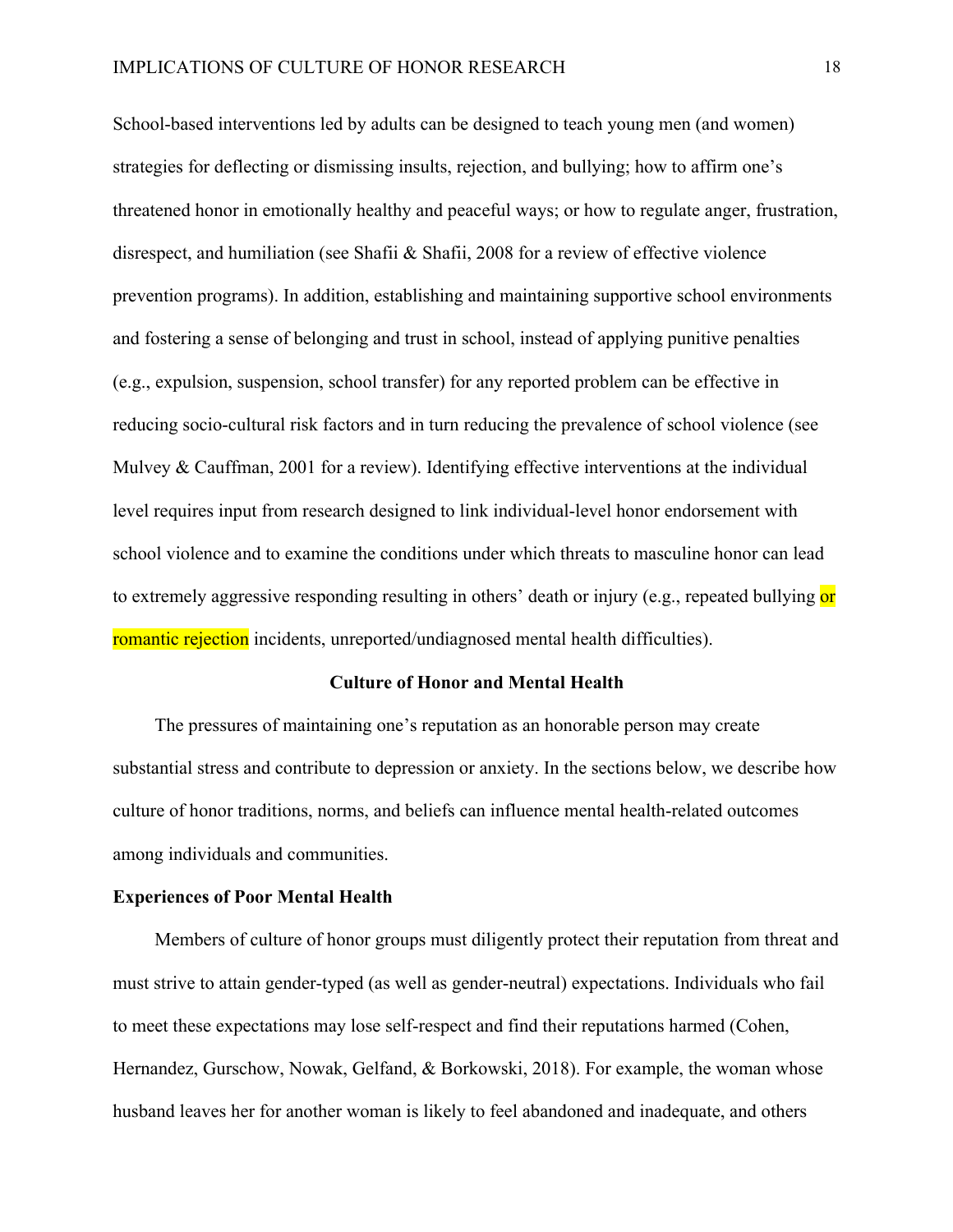may assume that she somehow failed to nurture and protect her marriage. As a result, the person who fails to live up to the culture of honor norms and expectations encounters compound stresses: the personal loss of a sense of worth when such an honor-threatening event occurs, and the potential loss of others' respect and support, leading to poor mental health.

Indeed, residents of honor states in the U.S. have higher levels of depression, anxiety, and suicide than do residents of dignity states. Using national data from 2004-2005, Osterman and Brown (2011) found that depression rates were higher in honor states than in dignity states, controlling for a variety of other factors (e.g., mean temperature, economic deprivation, access to health care). This relation was stronger for (non-Hispanic) European Americans than for African Americans. At the individual level, European Americans and Hispanics who strongly endorse masculine honor-related values are also more likely to describe themselves as depressed than those who do not (controlling for related constructs such as self-esteem, personality traits, and gender; Osterman & Brown, 2011). Although the relation between self-reports of honor endorsement and depression was small (yet statistically significant), it may have been an underestimate of the true relation, given that members of honor cultures may be reluctant to acknowledge feelings of weakness, anxiety, or emotional trouble.

#### **Latinx Community and Mental Health**

Identification with Latinx culture and values (e.g., *familismo, caballerismo, respeto,* and *sympatia*) can serve as a protective factor in the face of discrimination or acculturation stress (e.g., Arciniega et al., 2008; Perez & Cruess, 2014; Umaña-Taylor & Updegraff, 2007). Unfortunately, Latinx individuals are also more likely to meet criteria for major depression than are non-Latinx Whites in the U.S. (Dunlop, Song, Manheim, Lyons & Chang, 2003; Pratt & Brody, 2008; 2014). Many factors may account for this difference (e.g., economic deprivation, access to appropriate health care, acculturation stress, or discrimination), but several cultural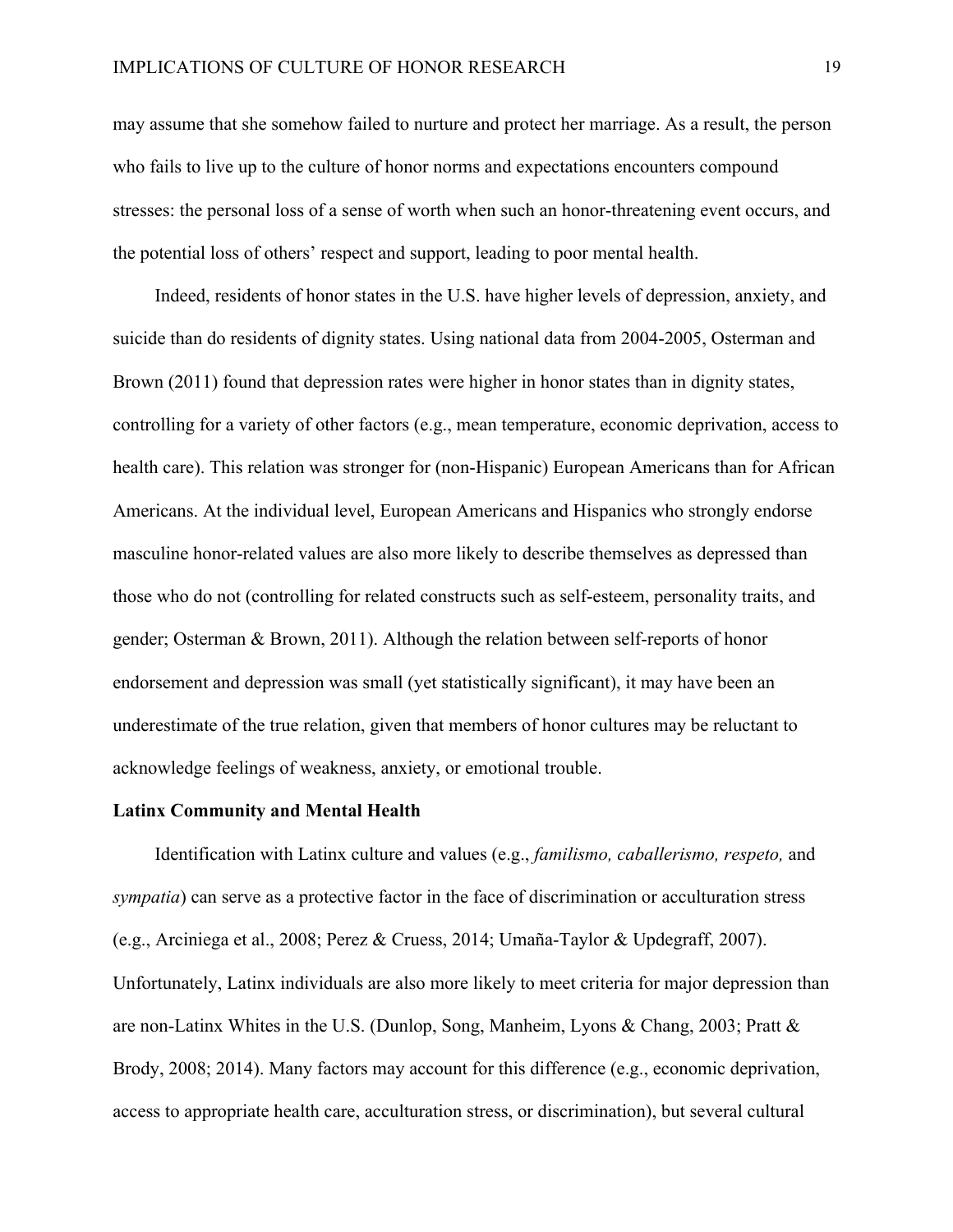aspects of traditional Hispanic gender roles also appear to play a role in mental health outcomes. For example, endorsement of *machismo* is positively associated with levels of anxiety, cynical hostility, depression, and stress (Fragoso & Kashubeck, 2000; Nuñez et al., 2016). *Marianismo* beliefs are associated with higher levels of depression, anxiety, and anger (controlling for a variety of other factors; Nuñez et al., 2016; Piña-Watson, Castillo, Ojeda, & Rodriguez, 2013). In short, the beliefs that specify the attitudes and behaviors of a good man or good woman in Latinx culture may also contribute to experiences of stress and poor mental health.

#### **Help Seeking and Treatment of Poor Mental Health**

Self-sufficiency and the appearance of being tough and able to care for oneself in the face of adversity are key values in cultures of honor, especially for men. Consequently, when difficulties or mental distress arises, members of honor groups may be reluctant to seek help. To do so may suggest the person is weak, inadequate, and unable to care for him/herself and family, bringing damage to the individual's reputation. To seek out help may also lead to stigmatization of one's family, leading to "courtesy stigma" or "stigma-by-association" (Muhlbauer, 2002).

Despite evidence that members of honor states have higher levels of depression than members of dignity states, the levels of prescriptions for anti-depressant medications are not higher in honor states (Osterman & Brown, 2011; in fact, Crowder & Kemmelmeier [2014] report higher rates of anti-depressant prescriptions in dignity than in honor states). This suggests that honor culture individuals are less likely to seek help or to rely on medication when depressed. Similarly, parents of children with mental health concerns are less likely to seek help for their children in honor (vs. dignity) states (Brown, Imura, & Mayeux, 2014), but they are equally likely to seek help for children experiencing physical health concerns. College students who strongly endorsed honor-related ideals were more likely to endorse statements that seeking help for a mental health concern reflected inadequacy and could harm their reputation, compared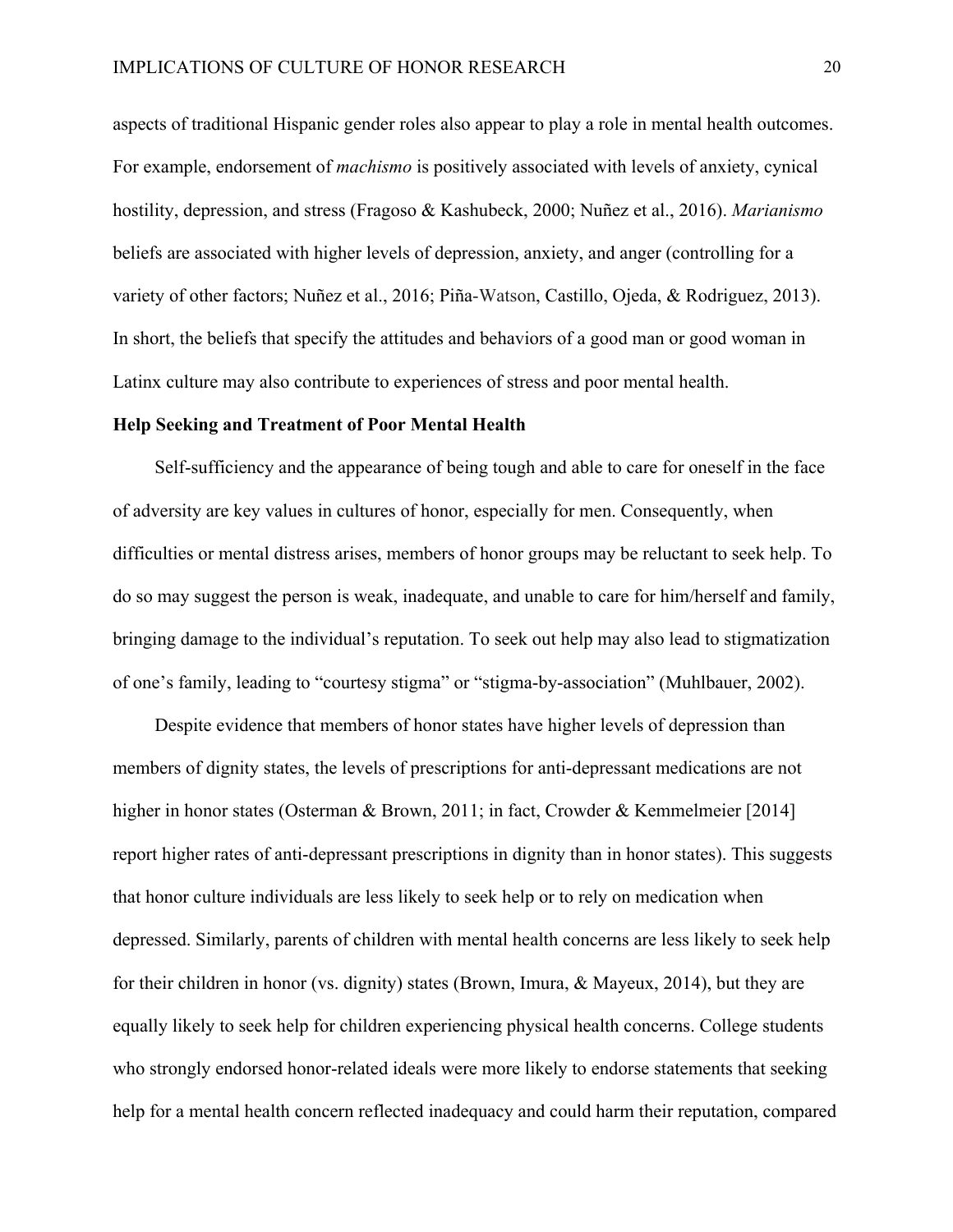to those who did not endorse honor ideals (Brown et al., 2014). This apparent concern about the stigma of seeking mental health care is also reflected in community resources. Brown and his colleagues (2014) used nation-wide data from the years 2000-2006 to show that the availability of mental health care resources was lower in honor states than in other states, even when statewide levels of economic deprivation, rurality, religion and collectivism were controlled. In short, culture of honor norms and values that stigmatize expression of the need for help shape not only individual level behaviors but also community and state-wide spending priorities regarding mental health care.

Suicide rates are one of the key indicators of untreated depression. High rates of suicide have complex roots in factors such as low income, social isolation, inadequate access to mental health care, and high rates of gun ownership (Brown, Imura, & Osterman, 2014; Crowder & Kemmelmeier, 2014, 2017; Van Orden, et al, 2010). Some observers, however, have linked the high rates of suicide in the Mountain West to cultural factors, such as the "cowboy-up" mentality—the belief that one should be tough, self-reliant, and courageous in the face of difficulties (reflecting honor culture values; Barry-Jester, 2016). Others have argued that suicide is a response to beliefs that one is a burden to one's family due to illness, aging, unemployment, or dishonor (Brown, 2016; Van Orden et al., 2010). In fact, one observer of the suicide epidemic in honor states comments that suicide may be the "ultimate act of self-determination" (Pepper, 2017, p. 345). If suicide is construed as an act of strength and determination, it may be glorified as a "selfless and even altruistic act" that reduces the burden on one's family (Osterman & Brown, 2011, p. 1620).

Indeed, as shown in Figure 1, U.S. states with the highest rates of suicide tend to cluster in the Mountain West and the South, as the culture of honor theory suggests. Moreover, archival data collected between 1999-2007 revealed that rates of suicide are higher among European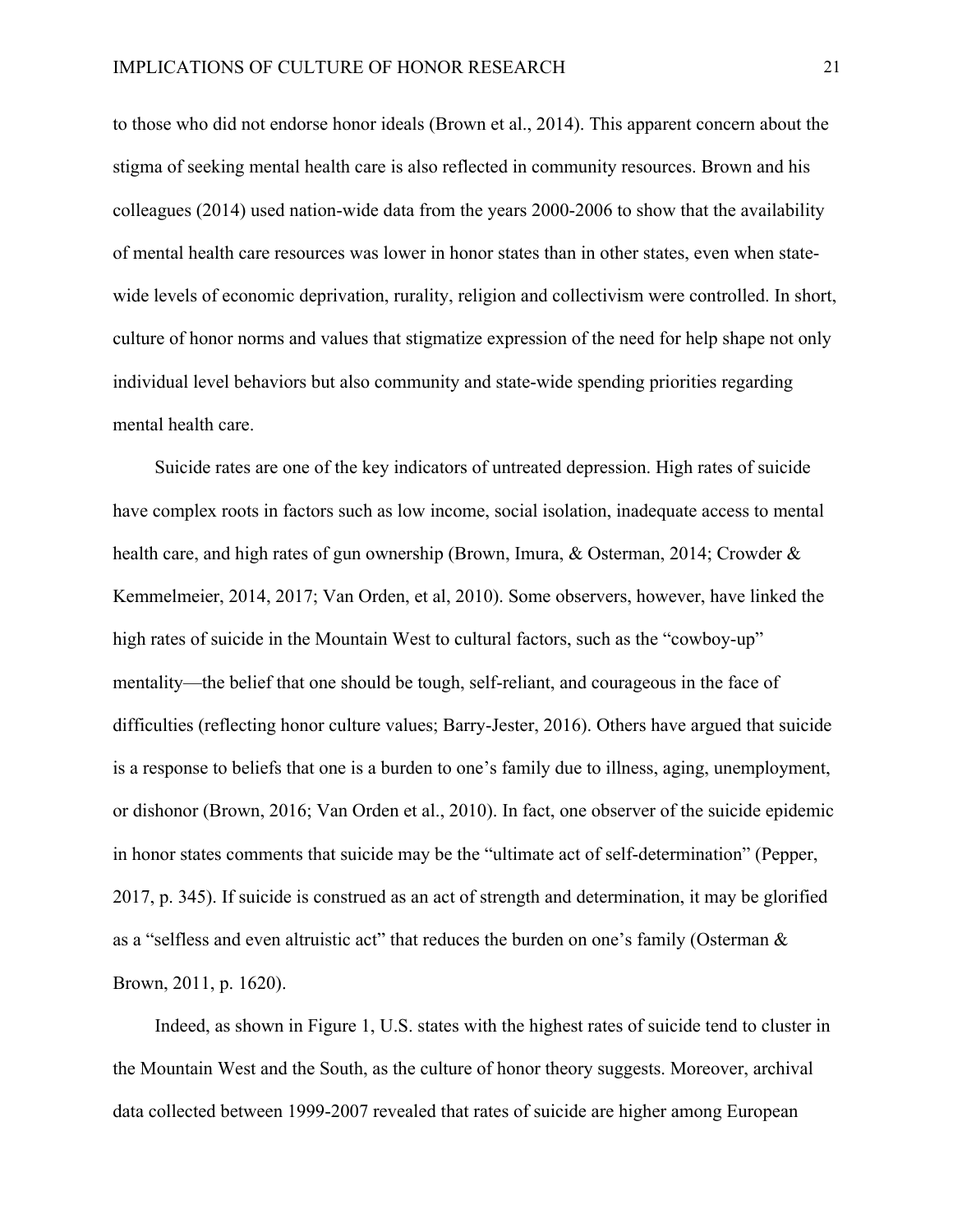Americans in honor states than in dignity states when mean temperature, rates of gun ownership, state-wide levels of collectivism, economic deprivation, and access to health care are controlled at the state-wide level ( $d = .75$ ; Osterman & Brown, 2011). A follow-up study by Crowder and Kemmelmeier (2014), using archival data from 2004-2009 and additional co-variates (i.e., social integration), found that when controlling for levels of depression, (lower) rates of antidepressant use partially explained the higher rates of suicide in honor states. Finally, consistent with the view that suicide may be an honorable response to feeling burdensome, the honor versus dignity regional difference in suicide rates among European American men is greatest among men aged 75-84, who are most likely to see themselves as burdens due to ill health or unemployment (Brown, 2016; Crowder & Kemmelmeier, 2017).

These findings using statewide data are informative, but researchers are beginning to investigate the individual attitudes or beliefs that may make individuals from honor states more likely to entertain the possibility of suicide. For example, a study of middle-aged and older men found that men from honor states who evaluated themselves as failing to meet the demands of the honor code tended to report that they were concerned about being a burden to their families (Bock, Brown, & Green, 2019). Furthermore, men in this study who strongly endorsed honor ideals but failed to live up to the standards for an honorable man were most likely to report feelings that they do not belong. Thwarted belongingness, like the fear of being a burden to one's family, is a significant predictor of suicidal thoughts among older adults (Chu et al., 2017). This research builds upon the interpersonal theory of suicide (Joiner, 2005; van Orden, et al., 2010) to show that membership in a culture of honor may exacerbate the degree to which these feelings (i.e., that one is a burden on one's family and that one does not belong to important social groups) create a vulnerability to suicide.

**Help Seeking Among Members of Latinx Communities**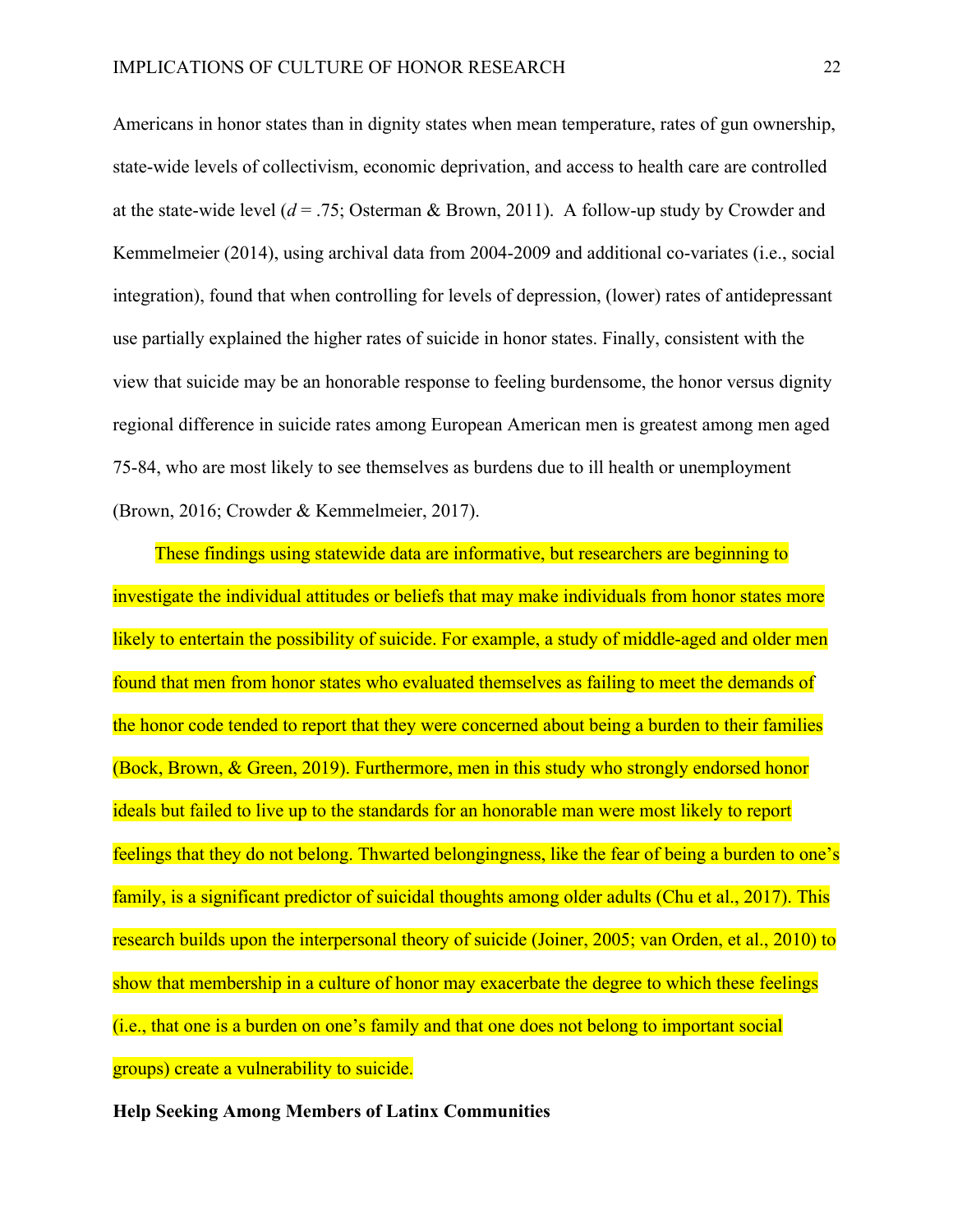Latinx individuals in the U.S. are less likely to seek professional help for mental health concerns than are non-Latinx Whites (Alegria, Mulvaney-Day, Woo, et al., 2007; Cabesa, Zayas, & Hansen, 2006). Culture of honor only partly explains this effect. Economic issues, such as lack of personal resources or insurance, can reduce the likelihood of seeking help. There may also be few culturally- and linguistically-proficient professionals available for Latinx clients in many places (for reviews, see Alegria & Woo, 2009; Bridges et al., 2014). We do not underestimate the significance of the availability of affordable and culturally-relevant mental health services in understanding the use of mental health services among Latinx individuals. Yet lower rates of mental health treatment remained for Latinx participants when many of these factors (e.g., levels of education, health status, insurance coverage) were controlled (Lagomasino et al., 2005; Miller et al., 2016; Ojeda & McGuire, 2006). This difference in use of professional mental health care services may in part be due to personal and cultural beliefs related to honor values. In community samples of Latinx individuals, endorsement of masculine gender roles (*machismo*) was associated with negative attitudes toward seeking professional psychological help (Davis & Liang, 2015; Sobralske, 2006). Furthermore, Latinx individuals may be reluctant to seek out professional mental health care or share details about family conflicts due to fears that doing so may dishonor or stigmatize family members (Cabassa, 2007; Villatoro, Morales, & Mays, 2014). These honor-related concerns – *maschimo* and fear of dishonoring one's family – may play a role in limiting Latinx individuals' willingness to seek out counseling and mental health services.

#### **Recommendations for Mental Health Promotion**

Several scholars have addressed the ways in which important Latinx cultural values (such as *familismo* and *respeto)* can be included in outreach and treatment efforts for this population; we refer readers to these sources for recommendations and examples (Adames & Chavez-Duenos, 2017; Applewhite, Garcia Biggs, & Herrera, 2009; Grey & Hall-Clark, 2015).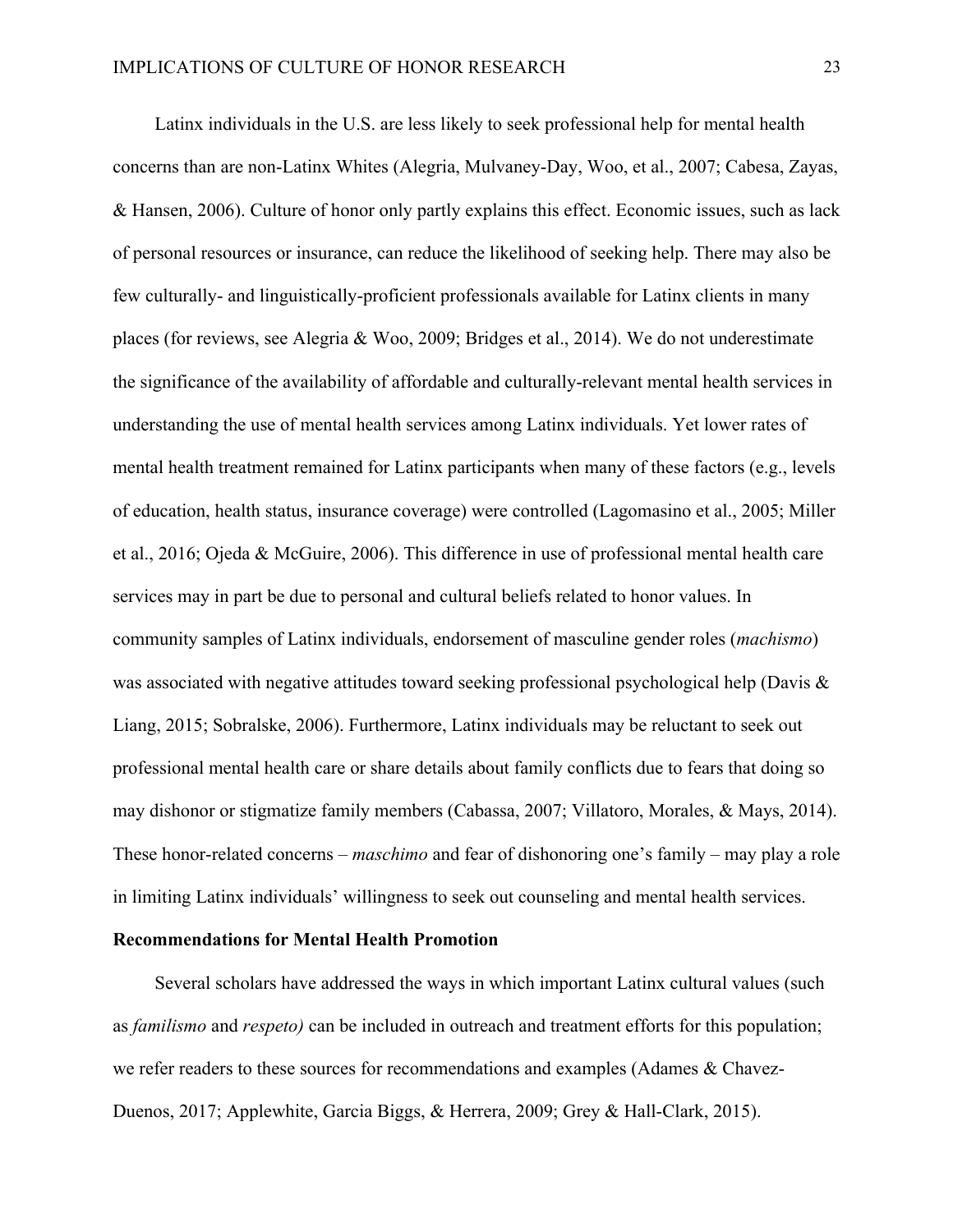Researchers and practitioners working in honor states with European Americans may find many of the recommendations targeting the Latinx community helpful for their work.

For example, Latinx individuals are more likely to use mental health services when these services are integrated into teams of primary health care providers than when they are in specialty mental health clinics (Bridges et al., 2014; Comas-Diaz 2006). This allows the individual to avoid the stigma they may fear if others see them entering a specialty mental health clinic. In addition, incorporation of mental health diagnoses and care into primary health care visits may lead to earlier identification of depression and anxiety and contribute to enhanced rates of treatment and reduced levels of suicide.

Similarly, the use of trusted local leaders, such as clergy or "promotores de salud" promoters of health – has been helpful in facilitating the use of health services among Latinx persons with heart disease and diabetes (Medina et al., 2007; Waitzkin et al., 2011). The cultural value of *respeto* motivates community members to consider the recommendations of these senior, respected members of the community. Latinx individuals are more likely to seek help from clergy than are other Americans (Moreno & Cardemil, 2013; Nadeem et al., 2008; Villatoro et al., 2014); consequently, community mental health professionals can reach out to religious leaders to provide information about mental health resources and to encourage their congregants to seek professional help when needed (Dalencour et al., 2017). Messages that couple the values of respect and loyalty to family with the importance of getting help when needed  $(e.g., "real men")$ take care of their families and you can't take care of them if you are unwell or dead", "there's nothing honorable about being depressed or dead; treatment will make you stronger and more useful for your loved ones"), delivered by highly respected clergy, community leaders, or celebrities may prove useful in efforts to promote mental health resources for both Latinx and other members of U.S. honor-based groups.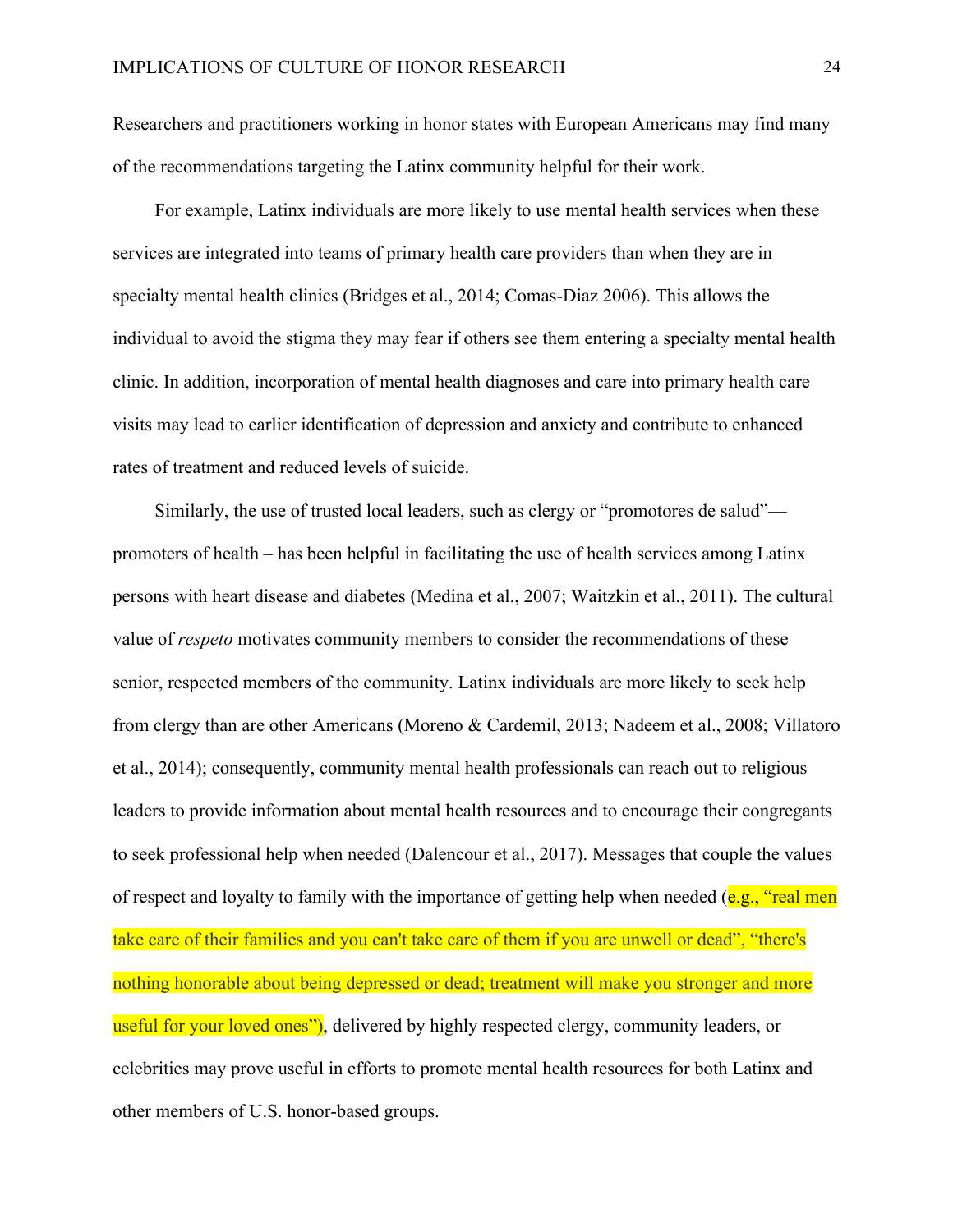#### **Conclusion**

Research on the manifestation of culture of honor in negative psychological and behavioral health outcomes is relatively new, and it has been disseminated primarily among the academic community. Our goal in this paper is to bring this literature to the attention of a wider array of scholars, practitioners, and policy makers who work on intimate partner violence, school violence, and mental health care. The theory of culture of honor provides new insight into these pressing social concerns, and can provoke new approaches to addressing them. Although we discussed intimate partner violence, school shootings, and mental health issues separately, they are likely to be interrelated, and studying them as such can reveal the complex processes underlying how honor operates in social interactions. For example, perpetrators of school shootings may have undiagnosed mental health issues that have resulted from repeated rejection, including partner rejection. In addition, the theory of culture of honor can help build a bridge between researchers and practitioners who work in the U.S. Southern or Mountain West states and those who focus on Latinx populations, leading to the transfer of useful approaches and interventions from one group to the other.

Finally, many of the state-level differences in aggression-related outcomes are explained by individual-level endorsement of masculine honor beliefs (Saucier, Miller, Martens, O'Dea, & Jones, 2018), yet direct, individual-level evidence linking honor norms to the issues raised here is rare. We hope to encourage researchers to include individual-level measures of honor values or ideals (e.g., Brown et al., 2014; McLean et al., 2018; Saucier et al., 2015) to investigate further the ways that personal endorsement of honor values shapes intimate relationships, aggression, and mental health. It is also important for researchers to be aware of different explicit and implicit measures of honor that have recently been developed (see Uskul et al., 2019 for an overview of measures of honor) while paying attention to which aspects of honor these measures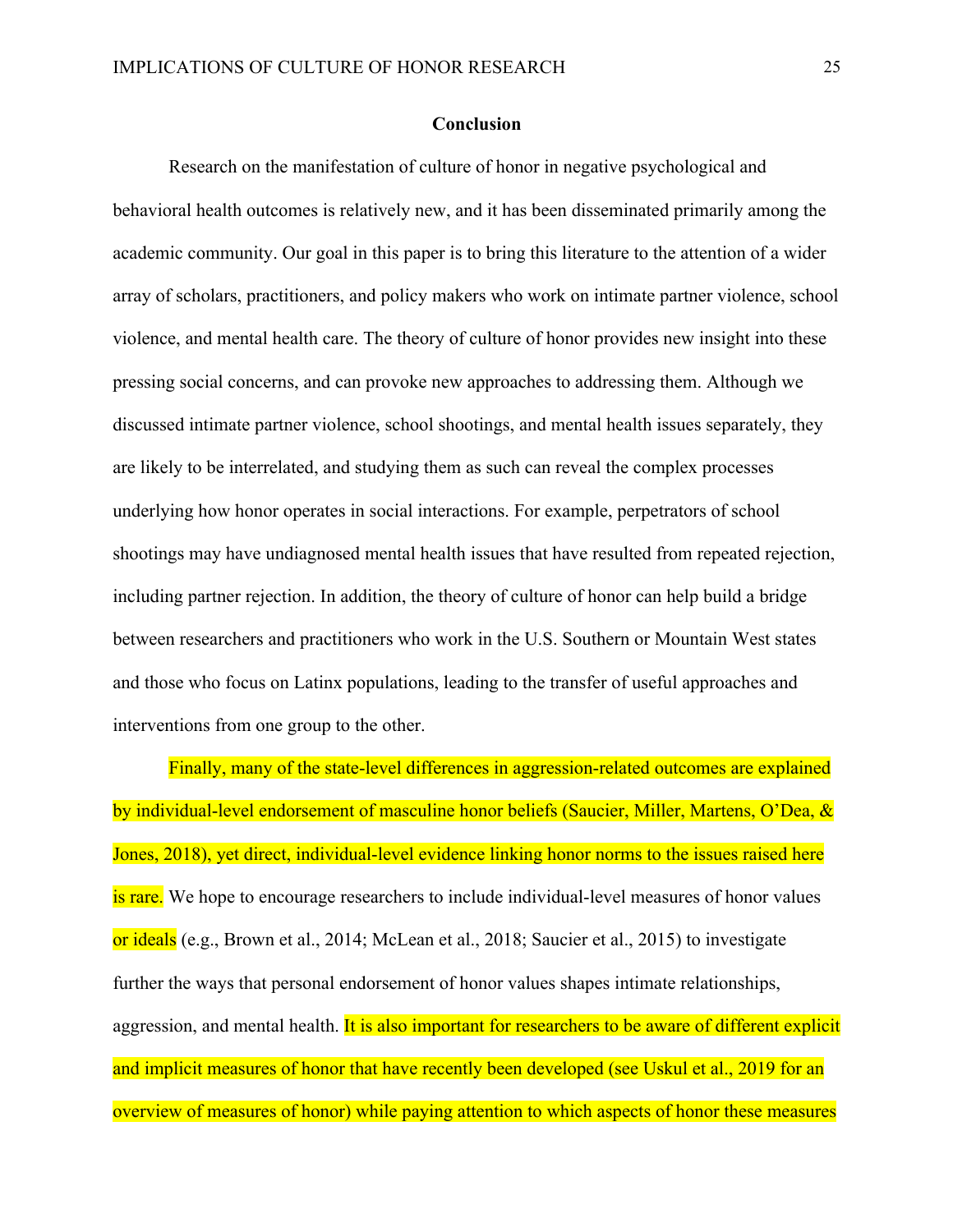focus on (e.g., masculine honor, family honor), which operational definition the scale items favor (e.g., self vs. social image ), and at what level of analysis they target the construct (e.g., personal endorsement, perceptions of cultural norms). Needless to say, those who measure honor endorsement across cultural groups also need to take seriously differences in response biases and other culturally variable aspects of measurement when making comparisons based on selfreports. Researchers should choose measures that are theoretically meaningful for the research question at hand and are valid and reliable from a measurement perspective so that the field gains more insight into the role of honor in societally relevant outcomes.

In recent years, there has been a growing acknowledgement among psychologists that reducing many of the health and mental health issues faced by boys and men today (e.g., violence, completed suicide) requires prevention efforts that are responsive to male-specific needs (American Psychological Association, Boys and Men Guidelines Group, 2018). The theory of cultures of honor helps scientists and practitioners understand the sources of some of these gender-specific issues. Yet it is important to note that culture of honor shapes women's psychology as much as it does men's; women, just like men, endorse honor norms, and women socialized with these norms have strong concerns for maintaining their reputation, especially for sexual fidelity and loyalty to family (Barnes, Brown, Lenes, Bosson, & Carvallo, 2014). As we described above, these norms can manifest as women's reluctance to seek help in the face of intimate partner abuse, as well as depression and suicidal behavior when they violate feminine honor norms. Women also play a significant role in sustaining culture of honor norms through socialization of their children and influence on their husbands (Lopez-Zafra, Rodriguez-Espartal, & Ramos-Alvarez, 2019). Furthermore, evidence from a few sociological studies suggest that women in cultures of honor are not only passive victims of male aggression. These studies found that female-perpetrated violence rates against family members (including husbands) is higher in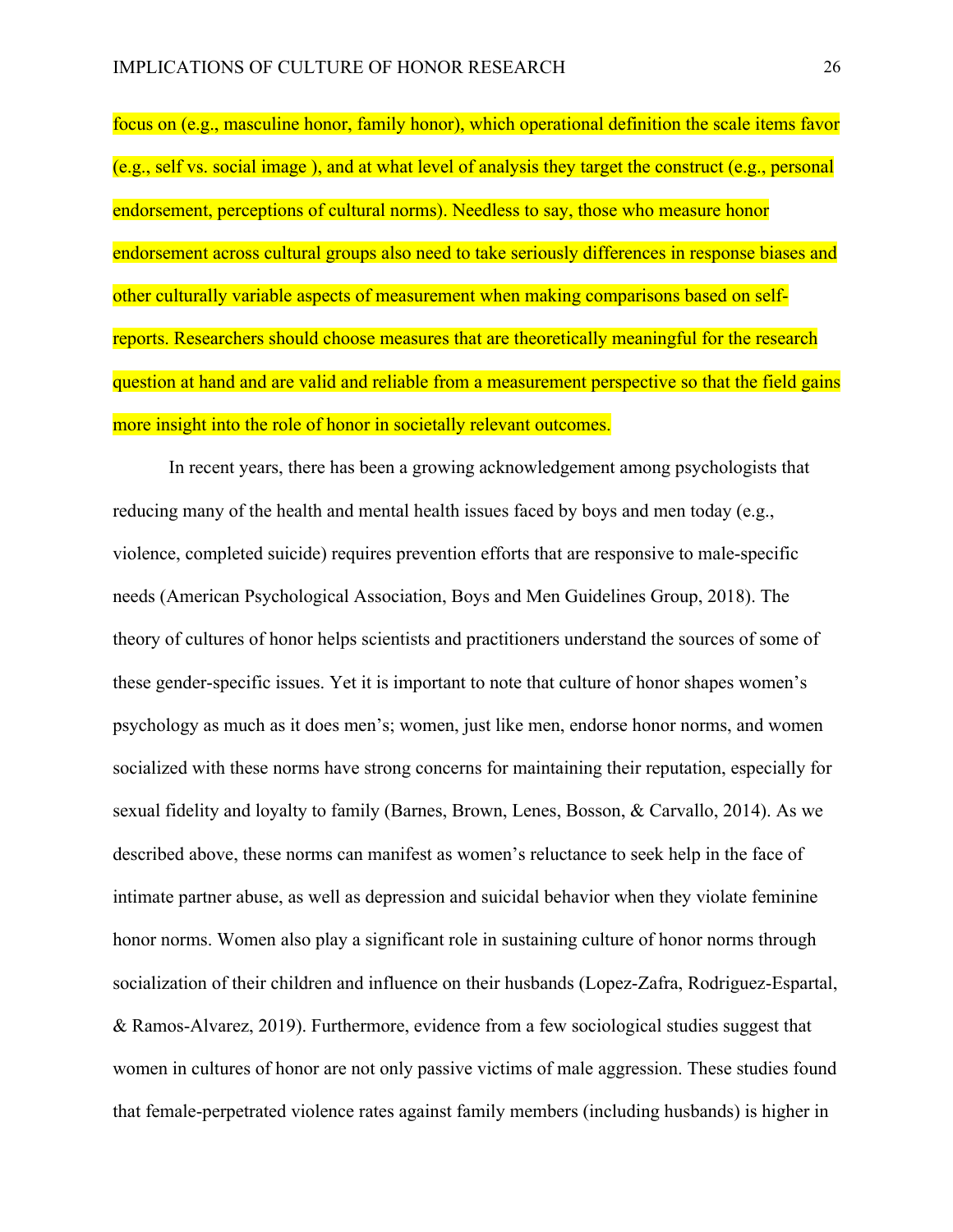the Southern than non-Southern regions (DeWees & Parker, 2003), and the Southern subculture of honor predicts regional variation in female-perpetrated argument-initiated homicides such as lover's triangles, brawls influenced by alcohol and drugs, and arguments over money or property (Doucet, D'Antonio-Del Rio, & Chauvin, 2014). Given these negative influences of culture of honor on both men and women, promoting a healthy masculine and feminine identity among those who are most likely to be influenced by honor norms would help reduce both the perpetration and victimization of intimate partner violence, school violence, depression, and suicide among both men and women.

Recognition of honor values and expectations as risk factors for intimate partner violence, school violence, and poor mental health suggests that solutions to these social issues rest largely at the family and community level, rather than at the individual level. Our recommendations for violence prevention and mental health promotion should not be taken by readers as suggestions that members of honor-based communities and groups should give up their cultural beliefs and traditions altogether, or as claims that all individual men and women who belong to particular cultural groups are responsible for the occurrence of these societal-level negative outcomes. Instead, we suggest that specific aspects of culture of honor – especially its emphasis on protecting personal reputations – may be directly or indirectly serving as sociocultural risk factors for these social issues. In fact, as discussed earlier, other positive aspects of culture of honor may act as antidotes to counteract some of these negative consequences. Practitioners and prevention specialists who bring an understanding of culture of honor to their work may be in a better position to make sense of behaviors that might appear irrational to some and better able to reduce the harmful consequences of honor norms by appealing to the positive, pro-social elements of culture of honor.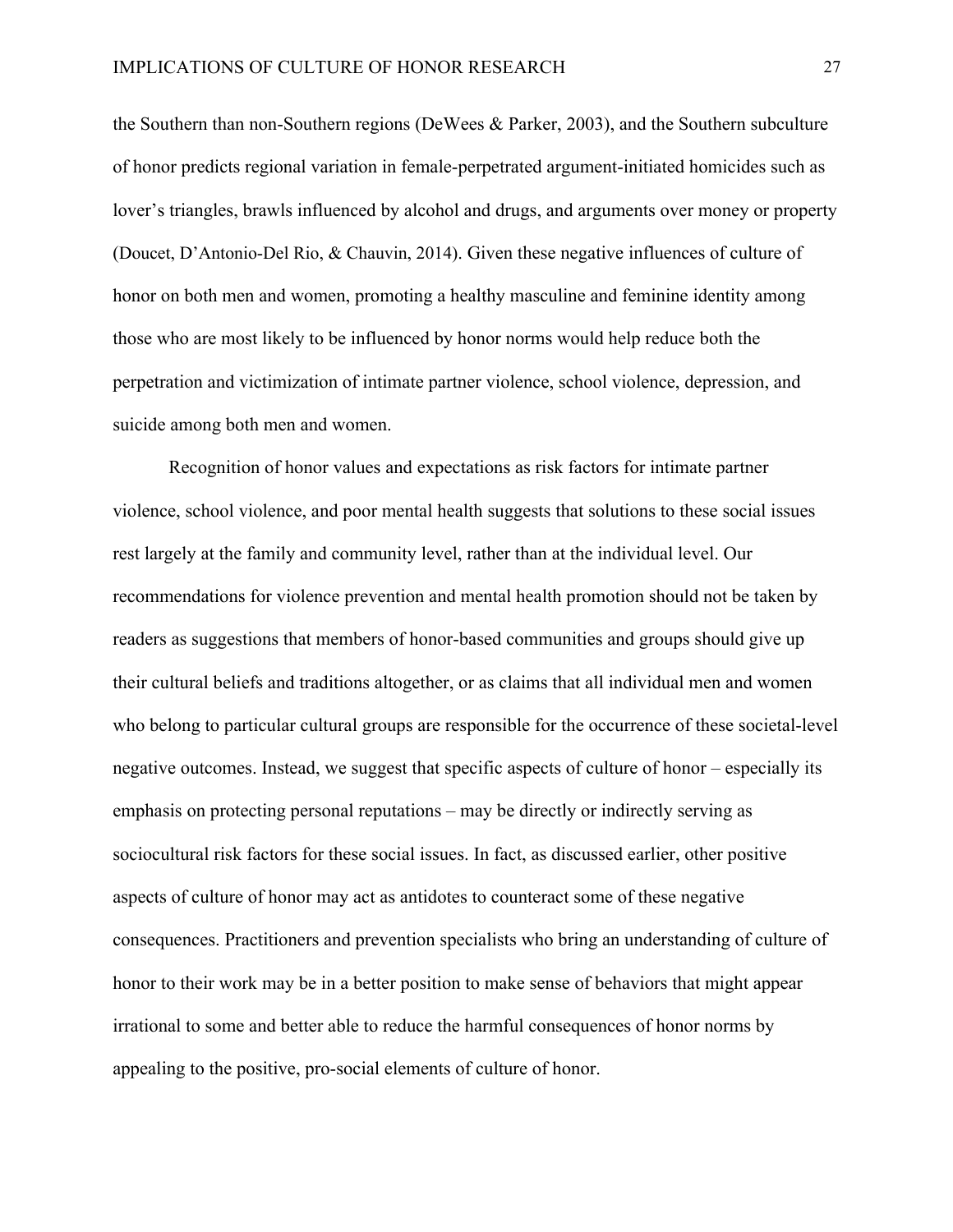#### **References**

- Adames, H. Y., & Chavez-Duenos, N. Y. (2017). *Cultural Foundations and interventions in Latino/a mental health: History, theory, and within-group differences*. New York, NY: Routledge.
- Alegría, M., Mulvaney-Day, N., Woo, M., Torres, M., Gao, S., & Oddo, V. (2007). Correlates of past-year mental health service use among Latinos: Results from the national Latino and Asian American study. *American Journal of Public Health, 97*, 76-83. doi:10.2105/ajph.2006.087197
- Alegria, M. & Woo, M. (2009). Conceptual issues in Latino mental health. In F. A.Villarruel, G. Carlo, J. M. Grau, M. Azmitia, N. J. Cabrera, and T. J. Chahin (Eds.) *Handbook of U.S. Latino Psychology* (pp. 15–30). Los Angeles, CA: Sage.
- Alvarez, C. P., Davidson, P. M., Fleming, C., & Glass, N. E. (2016). Elements of effective interventions for addressing intimate partner violence in Latina women: A systematic review. *PLoS one*, *11*(8), e0160518. doi:10.1371/journal.pone.0160518
- American Psychological Association, Boys and Men Guidelines Group (2018). *APA guidelines for psychological practice with boys and men.* Retrieved from https://www.apa.org/about/policy/boys-men-practice-guidelines.pdf
- Applewhite, S. R., Garcia Biggs, M. J., & Herrera, A. P. (2009). Health and mental health perspectives on elderly Latinos in the United States. In F. A. Villarruel, G. Carlo, J. M. Grau, M. Azmitia, N. J. Cabrera, and T. J. Chahin (Eds.) *Handbook of U.S. Latino Psychology* (pp. 235–250). Los Angeles, CA: Sage.
- Arciniega, G. M., Anderson, T. C., Tovar-Blank, Z., & Tracey, T. J. G. (2008). Toward a fuller conception of machismo: Development of a traditional *machismo* and *caballerismo* scale. *Journal of Counseling Psychology, 55*, 19-33. doi:10.1037/0022-0167.55.1.19
- Ayers, E. L. (1991). Legacy of violence. *American Heritage, 42*, 102-110. Retrieved from http://www.americanheritage.com/content/legacy-violence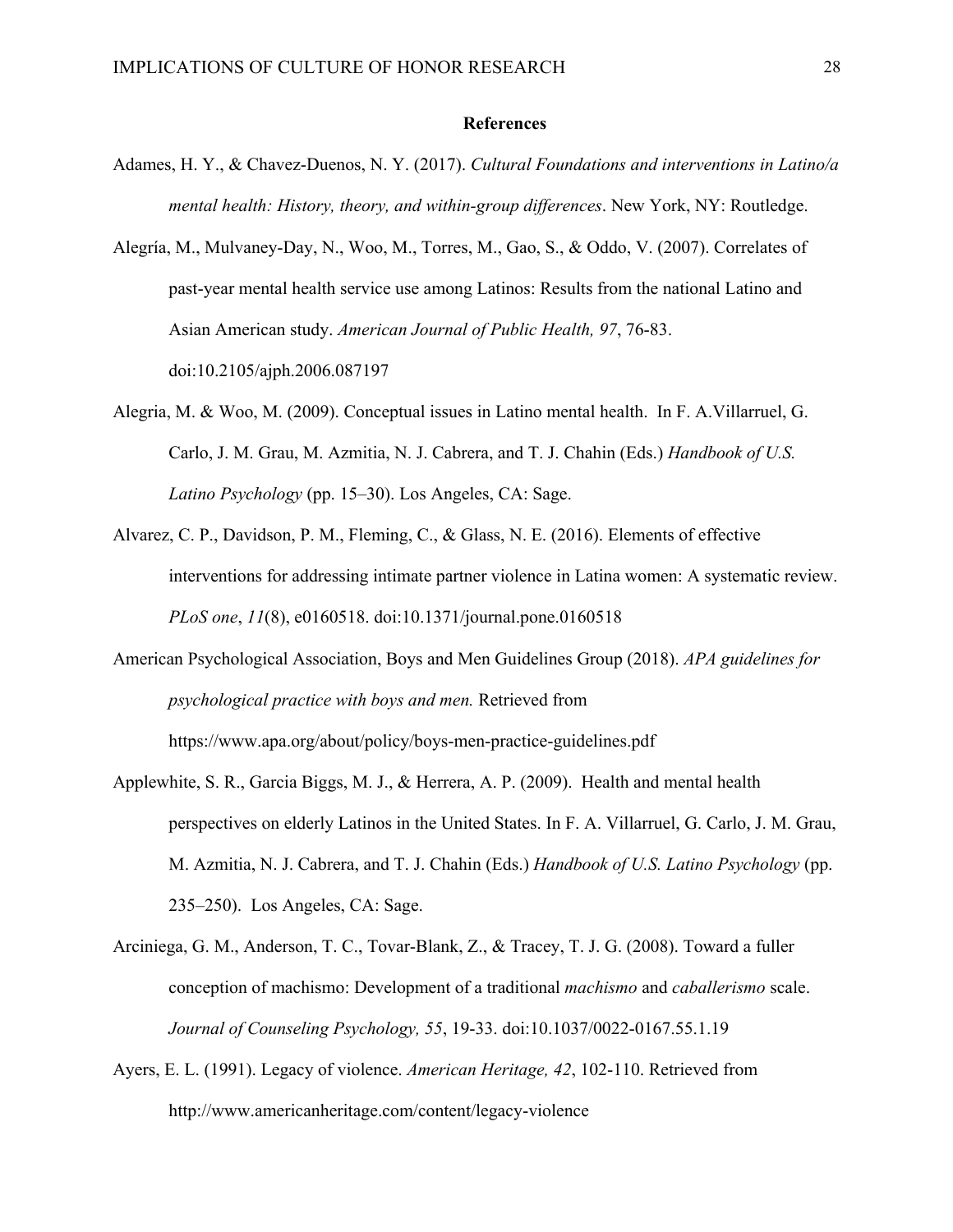- Barnes, C. D., Brown, R. P., & Osterman, L. L. (2012). Don't tread on me: Masculine honor ideology in the US and militant responses to terrorism. *Personality and Social Psychology Bulletin, 38*, 1018-1029. doi:10.1177/0146167212443383
- Barnes, C. D., Brown, R. P., & Tamborski, M. (2012). Living dangerously: Culture of honor, risk-taking, and the non-randomness of "accidental" deaths. *Social Psychological and Personality Science*, *3*, 100-107. doi:10.1177/1948550611410440
- Baron, L., & Straus, M. A. (1989). *Four theories of rape in American society: A state-level analysis*. Yale University Press.
- Barry-Jester, A. M. (2016, July). Surviving suicide In Wyoming. *FiveThirtyEight*. Retrieved from https://fivethirtyeight.com/features/suicide-in-wyoming/
- Bock, J. E., Brown, R. P. & Green, K. (2019). Aging with honor: Examining ambivalent ageism and interpersonal risk-factors for suicide as explanations for the honor-suicide link. *Journal of Social and Clinical Psychology, 38*, 721-750. doi:10.1521/jscp.2019.38.9.721
- Bonomi, A. E., Anderson, M. L., Cannon, E. A., Slesnick, N., & Rodriguez, M. A. (2009). Intimate partner violence in Latina and non-Latina women. *American Journal of Preventive Medicine, 36*, 43-48. doi:10.1016/j.amepre.2008.09.027
- Breiding, M.J., Chen J., & Black, M.C. (2014). *Intimate partner violence in the United States*–*2010.* Atlanta, GA: National Center for Injury Prevention and Control, Centers for Disease Control and Prevention.
- Bridges, A. J., Andrews, Arthur R., I., II, Villalobos, B. T., Pastrana, F. A., Cavell, T. A., & Gomez, D. (2014). Does integrated behavioral health care reduce mental health disparities for Latinos? Initial findings. *Journal of Latina/o Psychology, 2*, 37-53. doi:10.1037/lat0000009
- Brown, R. P. (2016). *Honor bound: How a cultural ideal has shaped the American psyche*. Oxford University Press.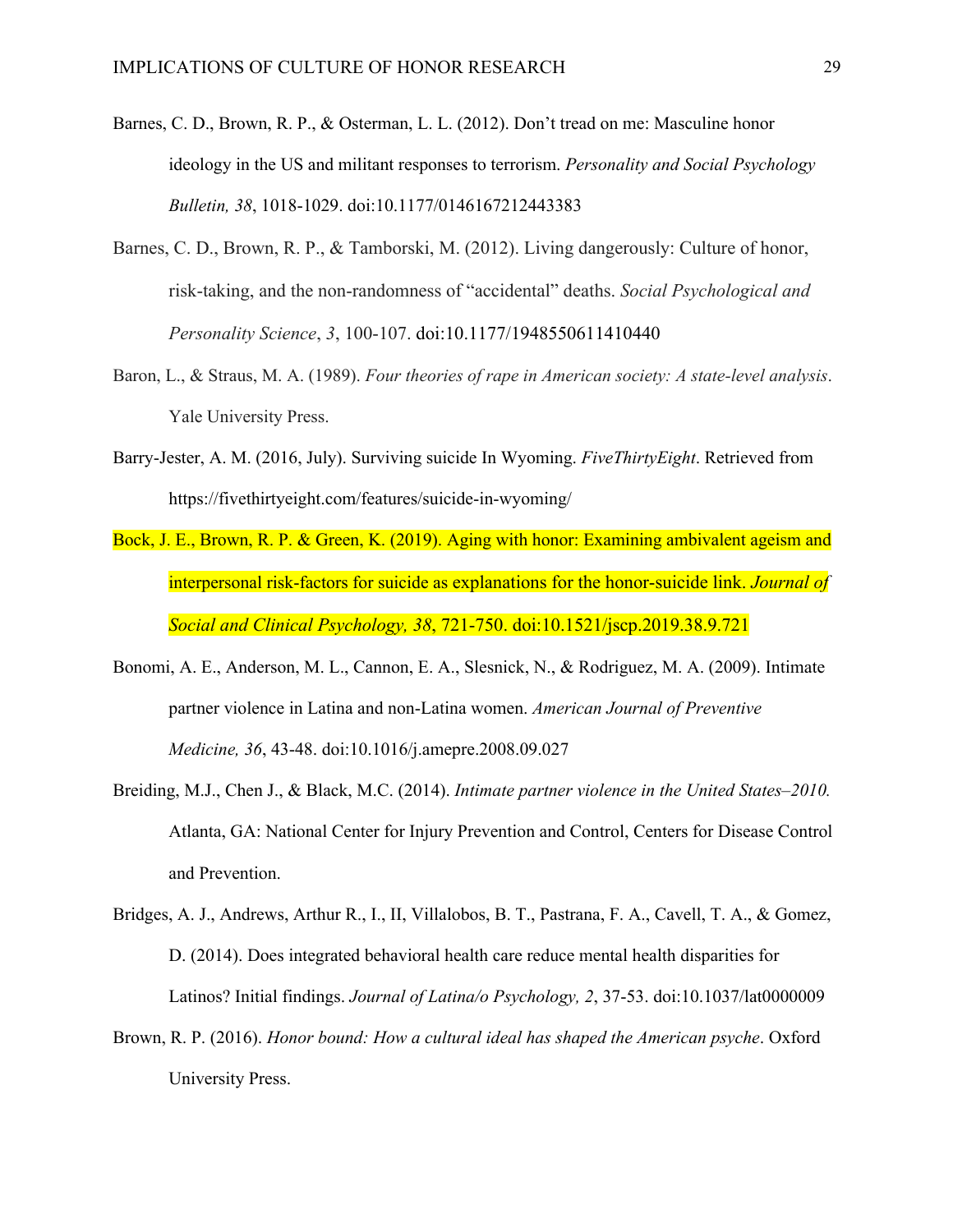- Brown, R. P., Baughman, K., & Carvallo, M. (2018). Culture, masculine honor, and violence toward women*. Personality and Social Psychology Bulletin, 44*, 538-549. doi:10.1177/0146167217744195
- Brown, R. P., Imura, M., & Mayeux, L. (2014). Honor and the stigma of mental healthcare. *Personality and Social Psychology Bulletin, 4*, 1119-1131. doi:10.1177/0146167214536741
- Brown, R. P., Imura, M., & Osterman, L. L. (2014). Gun culture: Mapping a peculiar preference for firearms in the commission of suicide. *Basic and Applied Social Psychology, 36*, 164-175. doi:10.1080/01973533.2014.882259
- Brown, R. P., & Osterman, L. L. (2012). Culture of honor, violence, and homicide. In T. K. Shackelford, & V. A. Weekes-Shackelford (Eds.), *The Oxford handbook of evolutionary perspectives on violence, homicide, and war* (pp. 218-232). New York, NY: Oxford University Press.
- Brown, R. P., Osterman, L. L., & Barnes, C. D. (2009). School violence and the culture of honor. *Psychological Science, 20*, 1400-1405. doi:10.1111/j.1467-9280.2009.02456.x
- Cabassa, L. J. (2007). Latino immigrant men's perceptions of depression and attitudes toward helpseeking. *Hispanic Journal of Behavioral Sciences, 29*, 492-509. doi:10.1177/0739986307307157
- Caetano, R., Schafer, J., Clark, C. L., Cunradi, C. B., & Raspberry, K. (2000). IPV, acculturation, and alcohol consumption among Latino couples in the United States. *Journal of Interpersonal Violence, 15,* 2-45. doi:10.1177/088626000015001003

Center for Disease Control and Prevention (2017). *National intimate partner and sexual violence survey: 2010-2012 state report.* Retrieved from https://www.cdc.gov/violenceprevention/nisvs/summaryreports.html

Chu, C., Buchman-Schmitt, J.M., Stanley, I. H., Hom, M. A., Tucker, R. P. , Hagan, C.R., . . . Michaels, M. S. (2017). The interpersonal theory of suicide: A systematic review and meta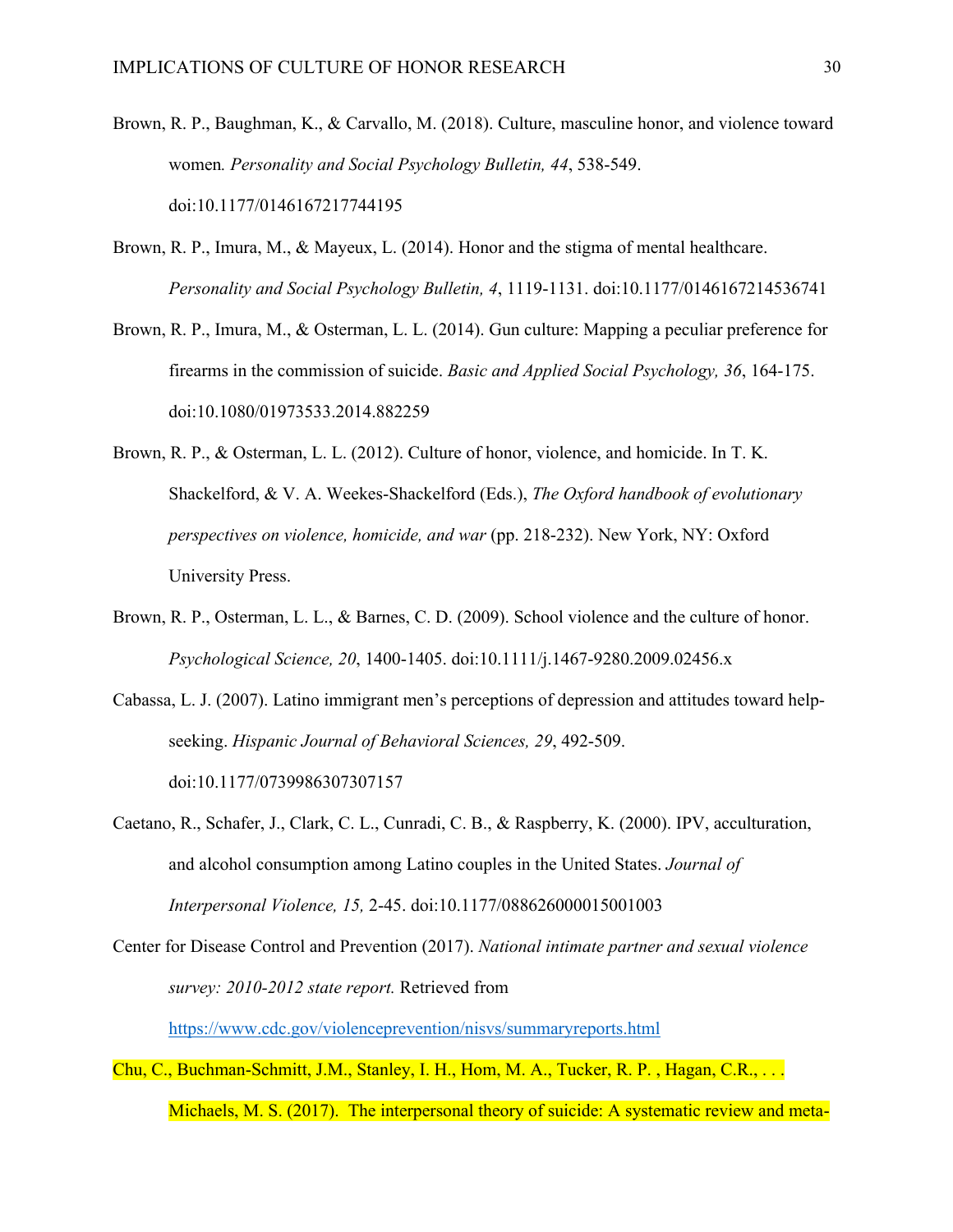analysis of a decade of cross-national research. *Psychological Bulletin, 143,*1313-1345. doi: 10.1037/bul0000123

- Cihangir, S. (2013). Gender specific honor codes and cultural change. *Group Processes & Intergroup Relations, 16*, 319-333. doi:10.1177/1368430212463453
- Cianelli, R., Villegas, N., Lawson, S., Ferrer, L., Kaelber, L., Peragallo, N., & Yaya, A. (2013). Unique factors that place older Hispanic women at risk for HIV: Intimate partner violence, machismo, and marianismo. *Journal of the Association of Nurses in AIDS Care, 24*, 341-354. doi:10.1016/j.jana.2013.01.009
- Cohen, D. (1996). Law, social policy, and violence: The impact of regional cultures. *Journal of Personality and Social Psychology, 70,* 961-978. doi:10.1037//0022-3514.70.5.961
- Cohen, D. (1998). Culture, social organization, and patterns of violence. *Journal of Personality and Social Psychology, 75,* 408-419. doi:10.1037/0022-3514.75.2.408
- Cohen, D., Hernandez, I., Gruschow, K., Nowak, A., Gelfand, M.J., & Borkowski, W. (2018). Rationally irrational? The ecologies and economics of honor. In A. K. Uskul and S. Oishi (Eds.), *Socio-Economic Environment and Human Psychology* (pp. 77–102). New York, NY: Oxford University Press.
- Cohen, D., & Nisbett, R. E. (1994). Self-Protection and the culture of honor: Explaining southern violence. *Personality and Social Psychology Bulletin, 20*, 551-567. doi:10.1177/0146167294205012
- Cohen, D., & Nisbett, R. E. (1997). Field experiments examining the culture of honor: The role of institutions in perpetuating norms about violence. *Personality and Social Psychology Bulletin, 23*, 1188-1199. doi:10.1177/01461672972311006
- Cohen, D., Nisbett, R. E., Bowdle, B. F., & Schwarz, N. (1996). Insult, aggression, and the southern culture of honor: An "experimental ethnography". *Journal of Personality and Social Psychology, 70*, 945-960. doi:10.1037//0022-3514.70.5.945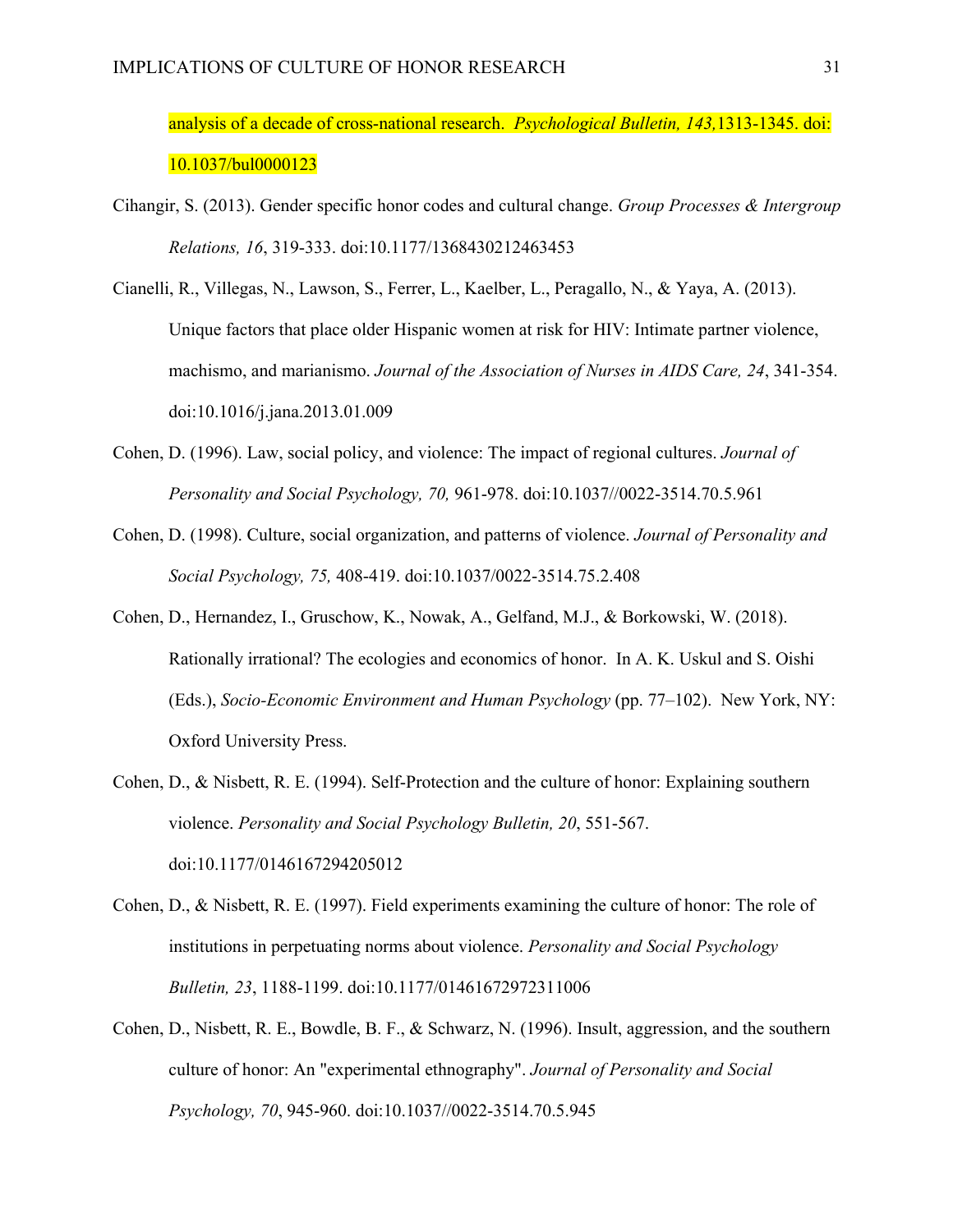- Cohen, D., Vandello, J., Puente, S., & Rantilla, A. (1999). "When you call me that, smile!" How norms for politeness, interaction styles, and aggression work together in southern culture. *Social Psychology Quarterly, 62*, 257-275. doi:10.2307/2695863
- Comas-Díaz, L. (2006). Latino healing: The integration of ethnic psychology into psychotherapy. *Psychotherapy: Theory, Research, Practice, Training, 43*, 436-453. doi:10.1037/0033- 3204.43.4.436
- Crowder, M. K., & Kemmelmeier, M. (2014). Untreated depression predicts higher suicide rates in U.S. honor cultures. *Journal of Cross-Cultural Psychology, 45*, 1145-1161. doi:10.1177/0022022114534915
- Crowder, M. K., & Kemmelmeier, M. (2017). New insights on cultural patterns of suicide in the United States: The role of honor culture. *Cross-Cultural Research: The Journal of Comparative Social Science, 51*, 521-548. doi:10.1177/1069397117712192
- Cross, S. E., Uskul, A. K., Gerçek-Swing, B., Sunbay, Z., Alözkan, C., Günsoy, C., ... & Karakitapoğlu-Aygün, Z. (2014). Cultural prototypes and dimensions of honor. *Personality and Social Psychology Bulletin, 40*, 232-249. doi:10.1177/0146167213510323
- Dalencour, M., Wong, E. C., Tang, L., Dixon, E., Lucas-Wright, A., Wells, K., & Miranda, J. (2017). The role of faith-based organizations in the depression care of African Americans and Hispanics in Los Angeles*. Psychiatric Services, 68*, 368-374. doi:10.1176/appi.ps.201500318
- Davila, Y. R., Bonilla, E., Gonzalez-Ramirez, D., & Villarruel, A. M. (2007). HIV-IPV prevention: Perceptions of what Latinas want and need. *Hispanic Health Care International, 5*, 101-108. doi:10.1891/1540-4153.5.3.101
- Davis, J. M., & Liang, C. T. H. (2015). A test of the mediating role of gender role conflict: Latino masculinities and help-seeking attitudes. *Psychology of Men & Masculinity, 16*, 23-32. doi:10.1037/a0035320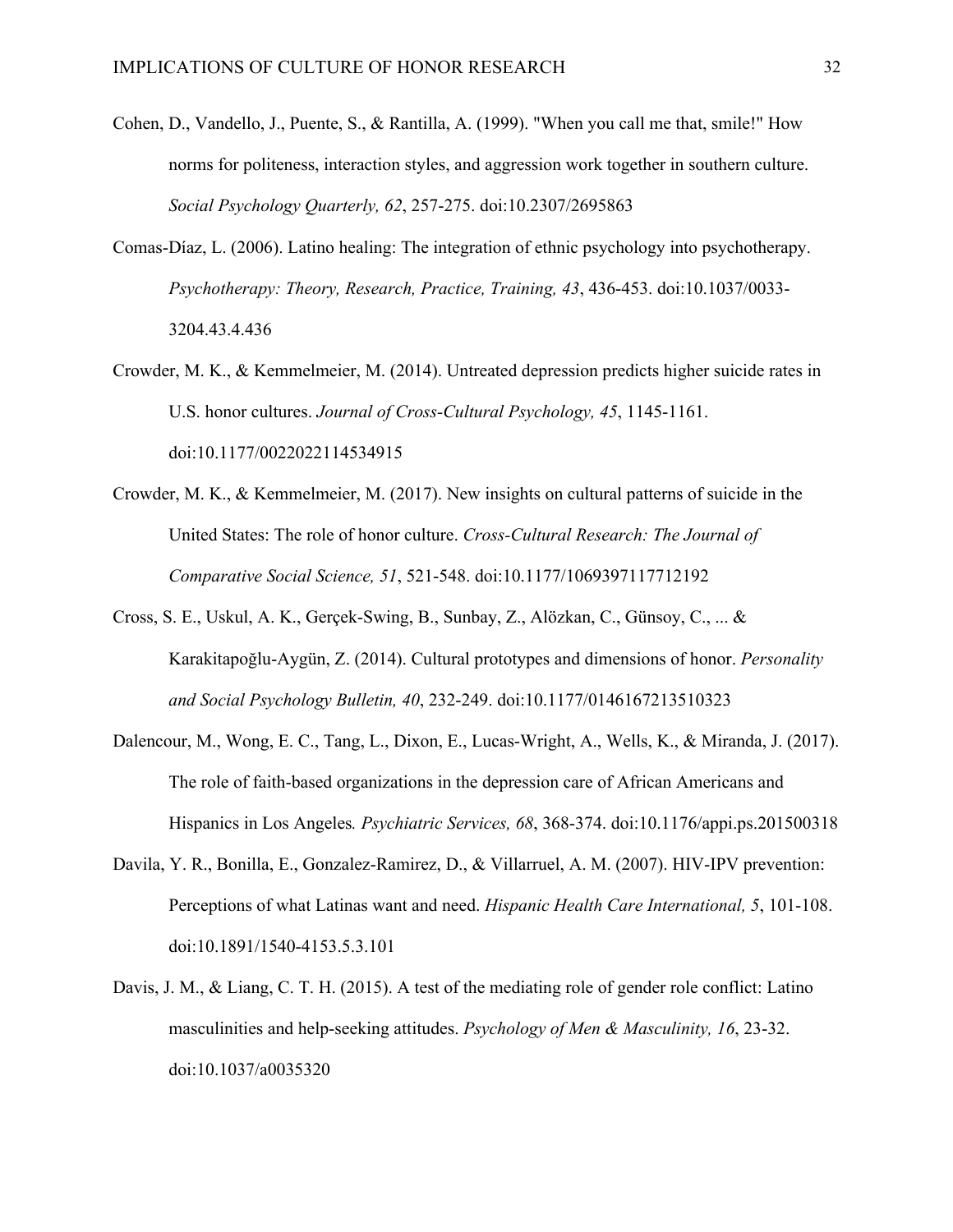- Denham, A. C., Frasier, P. Y., Hooten, E. G., Belton, L., Newton, W., Gonzalez, P., et al. (2007). Intimate partner violence among Latinas in eastern North Carolina. *Violence Against Women, 13*, 123-140. doi:10.1177/1077801206296983
- Dietrich, D. M., & Schuett, J. M. (2013). Culture of honor and attitudes toward intimate partner violence in Latinos. *SAGE Open*, *3*(2), 1-11. doi:10.1177/2158244013489685
- Doucet, J. M., D'Antonio-Del Rio, J. M., & Chauvin, C. D. (2014). GRITS: The Southern subculture of violence and homicide offenses by girls raised in the south. *Journal of Interpersonal Violence, 29*, 806-823. doi:10.1177/0886260513505707
- Dunlop, D. D., Song, J., Lyons, J. S., Manheim, L. M., & Chang, R. W. (2003). Racial/Ethnic differences in rates of depression among preretirement adults. *American Journal of Public Health, 93*, 1945-1952. doi:10.2105/AJPH.93.11.1945
- Felson, R. B., & Pare, P. (2010). Gun cultures or honor cultures? Explaining regional and race differences in weapon carrying. *Social Forces*, *88*, 1357-1378. doi:10.1353/sof.0.0310
- Flores, A. (2017, September). Facts on U.S. Latinos, 2015: Statistical portrait of Hispanics in the United States. *Pew Research Center Hispanic Trends.* Retrieved from http://www.pewhispanic.org/2017/09/18/facts-on-u-s-latinos/
- Fragoso, J. M., & Kashubeck, S. (2000). Machismo, gender role conflict, and mental health in Mexican American men. *Psychology of Men & Masculinity, 1*, 87-97. doi:10.1037/1524- 9220.1.2.87
- Grey, H., & Hall-Clark, B. N. (2015). *Cultural considerations in Latino American mental health.* New York, NY: Oxford University Press.
- Grabow, C. & Rose, L. (2018, May). The US has had 57 times as many school shootings as the other major industrialized nations combined. *CNN.* Retrieved from https://edition.cnn.com/2018/05/21/us/school-shooting-us-versus-world-trnd/index.html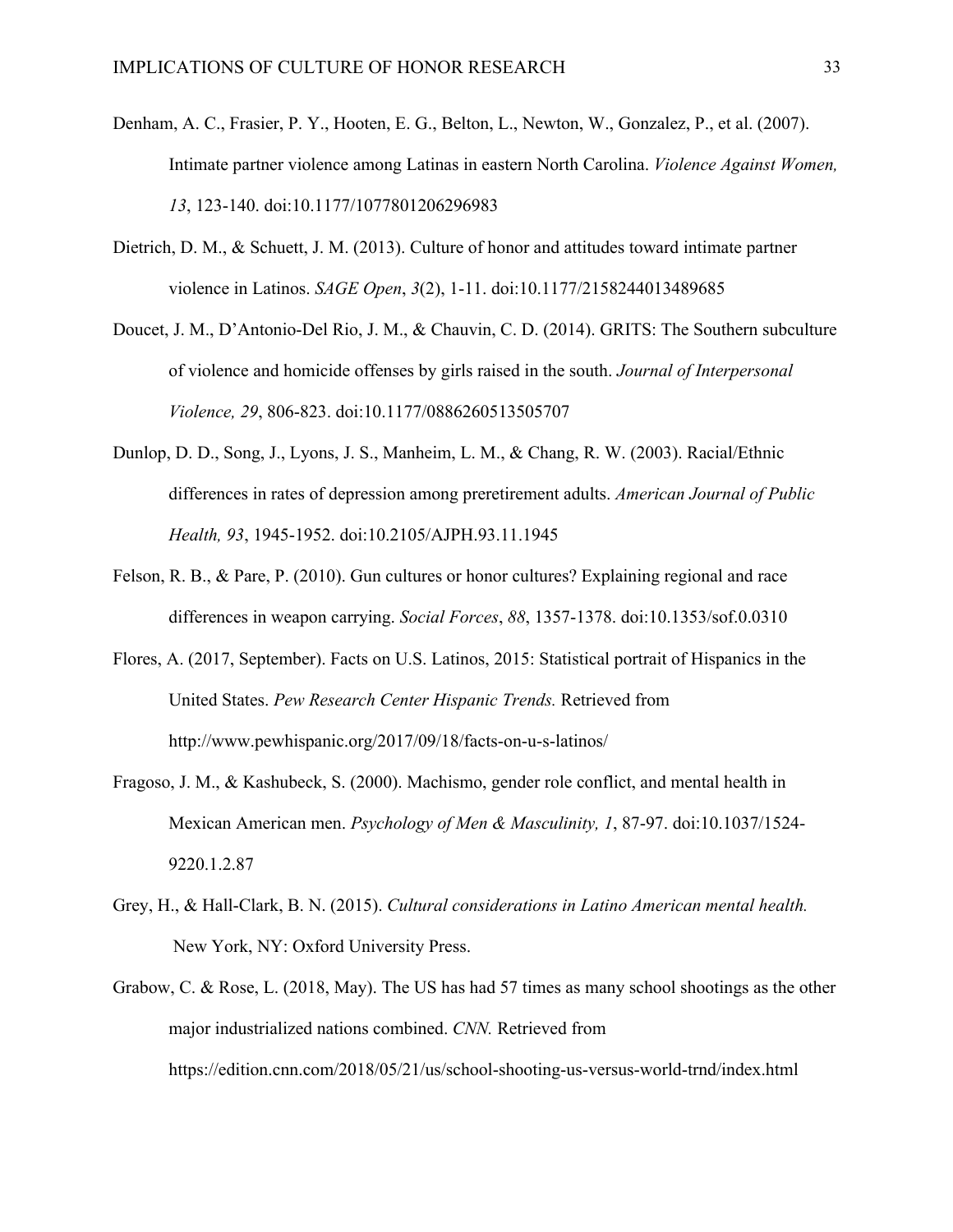- Hazen, A. L., & Soriano, F. I. (2007). Experiences with intimate partner violence among Latina women. *Violence Against Women, 13*, 562-582. doi:10.1177/1077801207301558
- Ingram, E. M. (2007). A comparison of help seeking between Latino and non-Latino victims of intimate partner violence. *Violence Against Women, 13*, 159-171. doi:10.1177/1077801206296981

Joiner, T. (2005). *Why people die by suicide.* Cambridge, MA: Harvard University Press.

- Kalish, R. & Kimmel, M. (2010). Suicide by mass murder: Masculinity, aggrieved entitlement, and rampage school shootings. *Health Sociology Review, 19*, 451-464. doi:10.5172/hesr.2010.19.4.451
- Lagomasino, I. T., Dwight-Johnson, M., Miranda, J., Zhang, L, Liao, D., Duan, N., & Wells, K. B. (2005). Disparities in depression treatment for Latinos and site of care. *Psychiatric Services, 56*, 1517-1523. doi: 10.1176/appi.ps.56.12.1527.
- Leary, M. R., Kowalski, R. M., Smith, L., & Phillips, S. (2003). Teasing, rejection, and violence: Case studies of the school shootings. *Aggressive Behavior, 29*, 202–214. doi:10.1002/ab.10061
- Leung, A. K., & Cohen, D. (2011). Within- and between-culture variation: Individual differences and the cultural logics of honor, face, and dignity cultures. *Journal of Personality and Social Psychology, 100,* 507-526. doi:10.1037/a0022151
- Lopez-Zafra, E., Rodríguez-Espartal, N., & Ramos-Alvarez, M. M. (2019). Women's and men's role in culture of honor endorsement within families. *European Journal of Women's Studies.* doi:10.1177/1350506818824369
- Mancera, B. M., Dorgo, S., & Provencio-Vasquez, E. (2017). Risk factors for Hispanic male intimate partner violence perpetration. *American Journal of Men's Health, 11*, 969-983. doi:10.1177/1557988315579196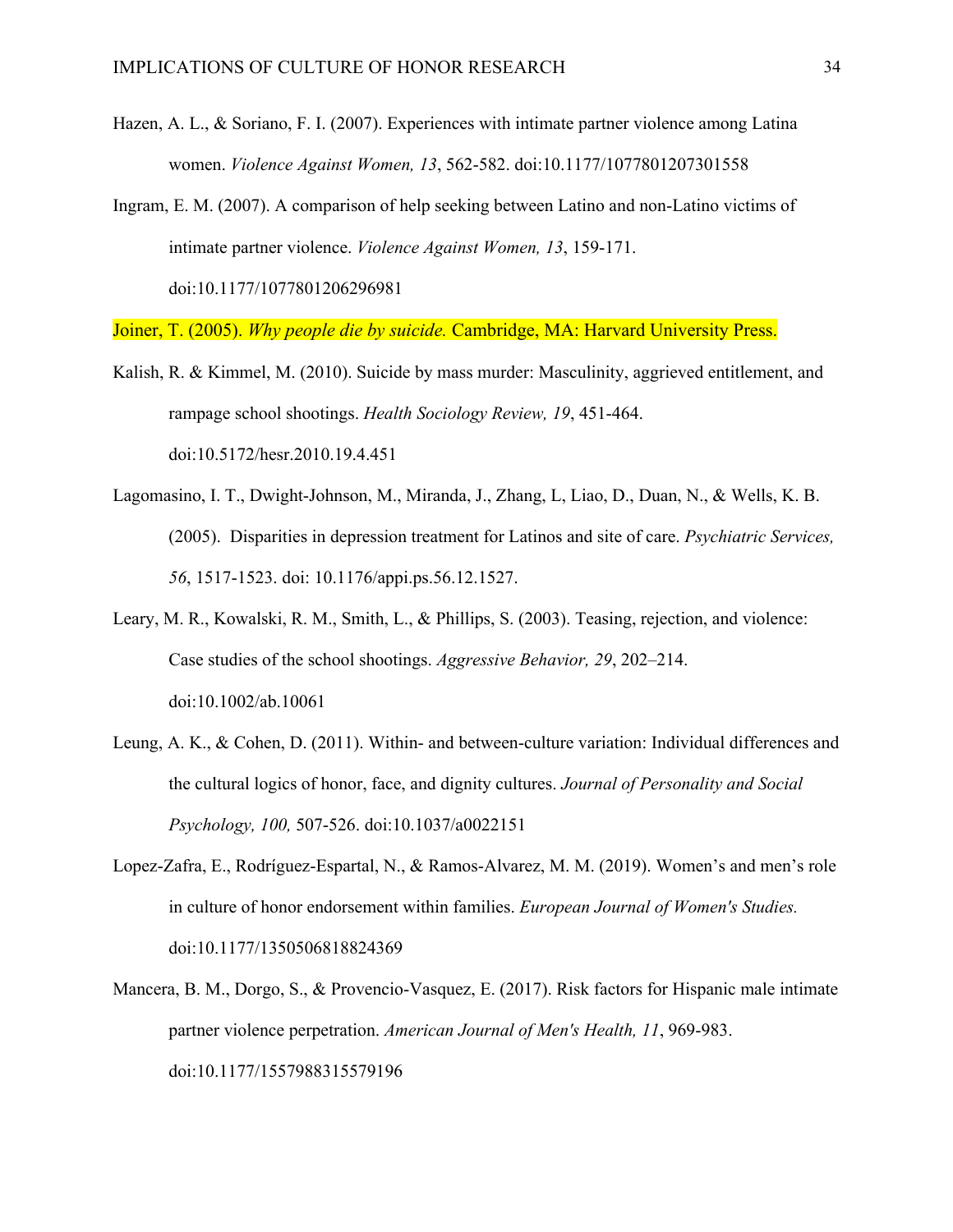- Mathews, R. (2000). Cultural patterns of south Asian and southeast Asian Americans. *Intervention in School and Clinic, 36*, 101-104. doi:10.1177/105345120003600205
- McCullough, J. (2018, September). Texas puts Daniel Acker to death, the second execution in two days. *The Texas Tribune.* Retrieved from https://www.texastribune.org/2018/09/27/danielacker-execution-texas/
- McLean, C. L., Crowder, M. K., & Kemmelmeier, M. (2018). To honor and obey: Perceptions and disclosure of sexual assault among honor ideology women. *Aggressive Behavior, 44*, 451- 470. doi:10.1002/ab.21765
- Medina A, Balcazar H, Hollen H, Nkhoma E, Soto Mas F. (2007) *Promotores de salud*: Educating Hispanic communities on heart-healthy living. *American Journal of Health Education, 38,*  194-202. doi:10.1080/19325037.2007.10598970
- Miller, S., Ringeisen, H., Munoz, B., Hedden, S. L., Colpe, L. J., Rohloff, H., & Embry, V. (2016). Correlates of mental health service use among young adults with mental illness: Results from the national survey on drug use and health. *Psychiatric Services, 67*, 642-649. doi:10.1176/appi.ps.201400486
- Mirandé, A. (2018). *Hombres y machos: Masculinity and Latino culture.* New York, NY: Routledge.
- Moreno, O., & Cardemil, E. (2013). Religiosity and mental health services: An exploratory study of help seeking among Latinos. *Journal of Latina/o Psychology, 1*, 53-67. doi:10.1037/a0031376
- Muhlbauer, S. (2002). Experience of stigma by families with mentally ill members. *Journal of the American Psychiatric Nurses Association, 8*, 76-83. doi:10.1067/mpn.2002.125222
- Mulvey, E. P., & Cauffman, E. (2001). The inherent limits of predicting school violence. *American Psychologist*, *56*, 797-802. doi:10.1037//0003-066x.56.10.797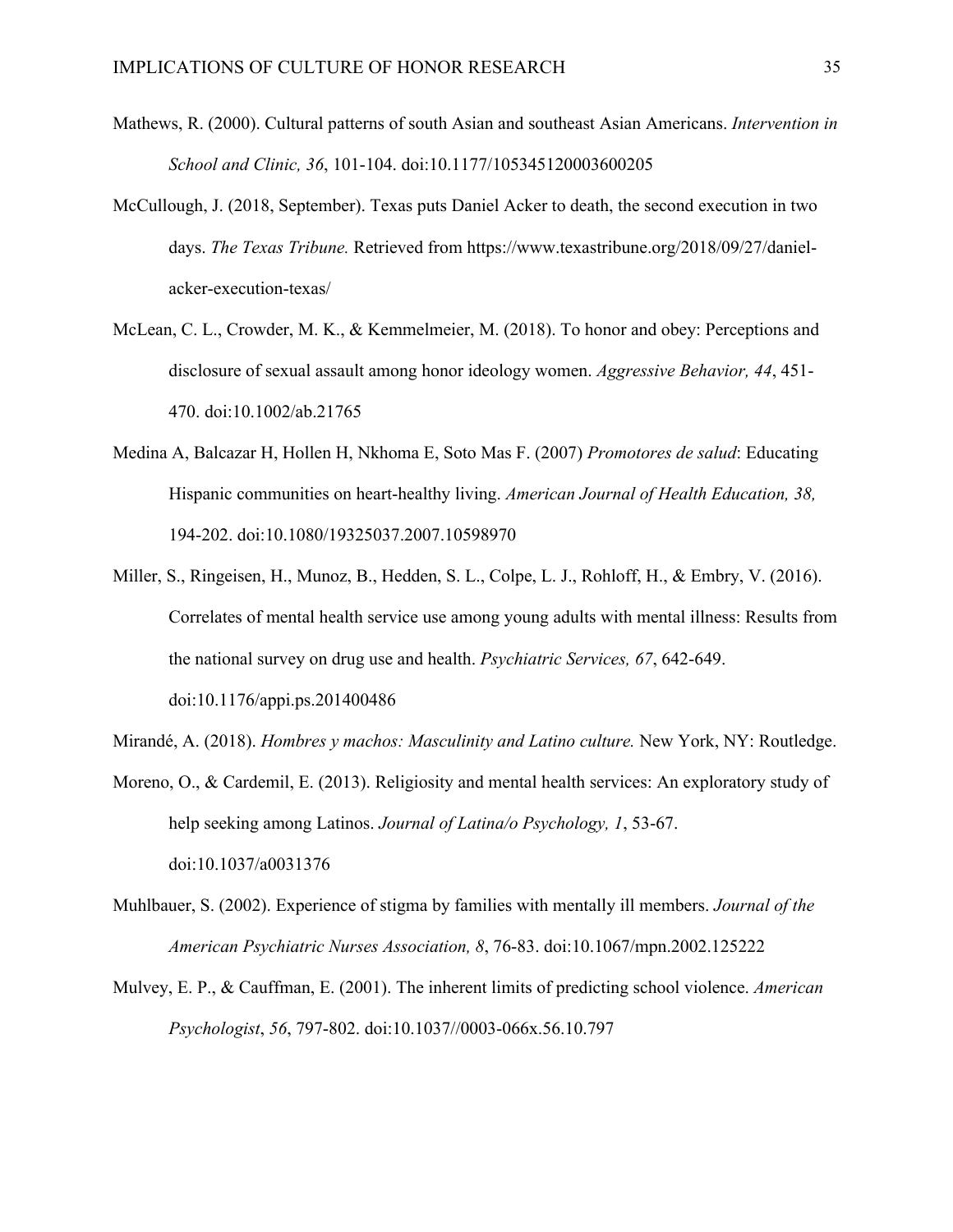- Nadeem, E., Lange, J. M., & Miranda, J. (2008). Mental health care preferences among low-income and minority women. *Archives of Women's Mental Health, 11*, 93-102. doi:10.1007/s00737- 008-0002-0
- Newman, K. S., Fox, C., Roth, W., Mehta, J., & Harding, D. (2005). *Rampage: The social roots of school shootings.* New York, NY: Basic Books.
- Niemann, Y. F. (2004). Stereotypes of Chicanas and Chicanos: Impact on family functioning, individual expectations, goals, and behavior. In R. Velasquez, L. M. Arrellano, and B. McNeill (Eds.), *The handbook of Chicana/o psychology and mental health* (pp. 79–100). New York, NY: Routledge.
- Nisbett, R. E. (1993). Violence and U.S. regional culture. *American Psychologist, 48*, 441-449. doi:10.1037//0003-066x.48.4.441
- Nisbett, R. E., & Cohen, D. (1996). *Culture of honour: The psychology of violence in the South*. Boulder, CO: Westview Press.
- Nobles, A. Y., & Sciarra, D. T. (2000). Cultural determinants in the treatment of Arab Americans: A primer for mainstream therapists. *American Journal of Orthopsychiatry, 70*, 182-191. doi:10.1037/h0087734
- Nuñez, A., González, P., Talavera, G. A., Sanchez-Johnsen, L., Roesch, S. C., Davis, S. M., . . . Gallo, L. C. (2016). Machismo, marianismo, and negative cognitive-emotional factors: Findings from the Hispanic community health Study/Study of Latinos sociocultural ancillary study. *Journal of Latina/o Psychology, 4*, 202-217. doi:10.1037/lat0000050
- Ojeda, L., Rosales, R., & Good, G. E. (2008). Socioeconomic status and cultural predictors of male role attitudes among Mexican American men: Son más machos? *Psychology of Men & Masculinity, 9*, 133. doi:10.1037/1524-9220.9.3.133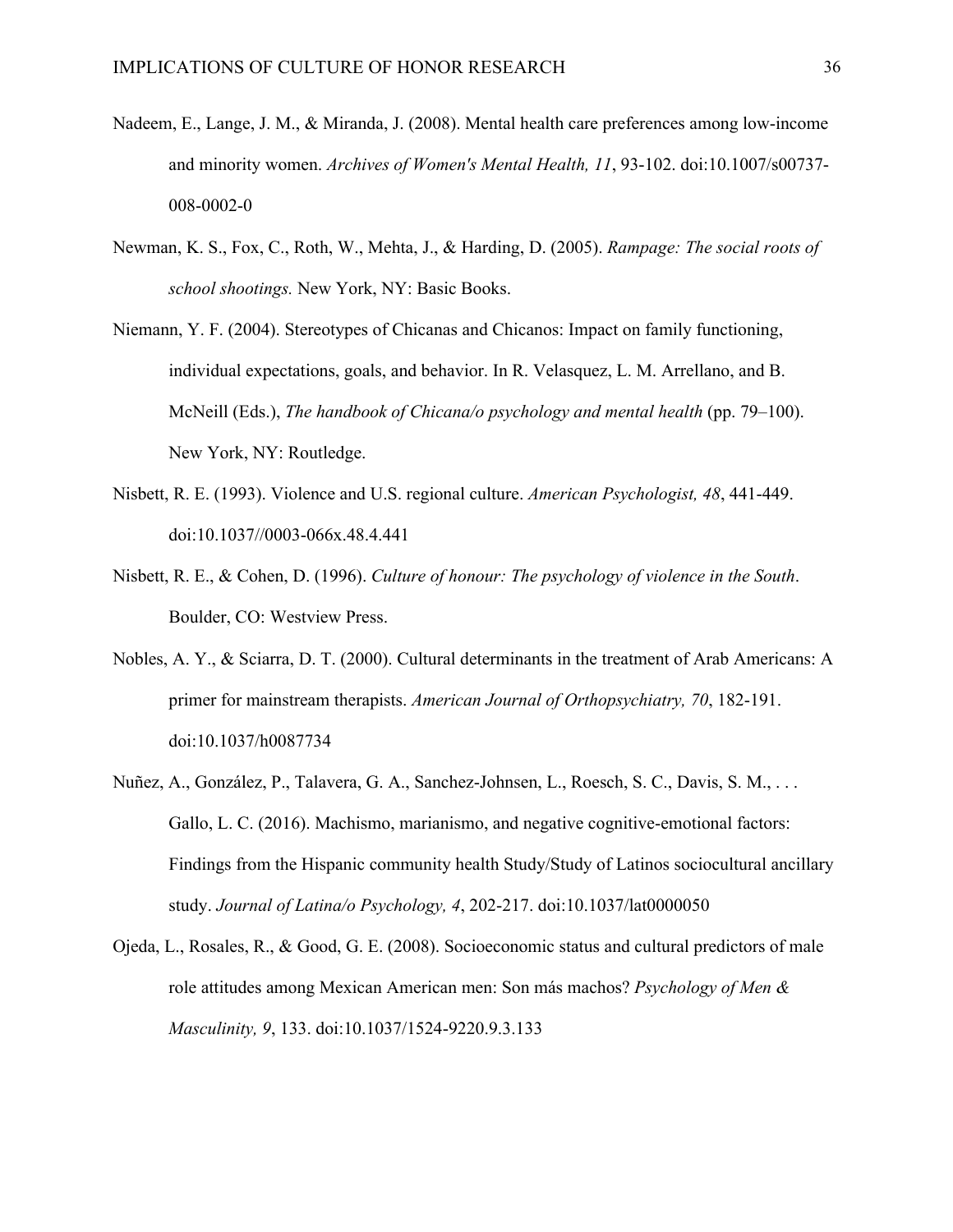- Ojeda, V. D. & McGuire, T. (2006). Gender and racial/ethnic differences in use of outpatient mental health and substance use services by depressed adults. *Psychiatric Quarterly, 77,* 211-222. doi:10.1007/s11126-006-9008-9
- Osterman, L. L., & Brown, R. P. (2011). Culture of honor and violence against the self. *Personality and Social Psychology Bulletin, 37*, 1611-1623. doi:10.1177/0146167211418529

Pan American Health Organization (2015). Interpersonal youth violence in Latin America and the English-speaking Caribbean. Washington, D.C. Retrieved from http://iris.paho.org/xmlui/handle/123456789/10018

- Pankratz, H. (2000, October). Columbine bullying no myth, panel told. *Denver Post*. Retrieved from http://extras.denverpost.com/news/col1003a.htm
- Pepper, C. M. (2017). Suicide in the Mountain West Region of the United States*. Crisis, 38,* 344- 350. doi:10.1027/0227-5910/a000451
- Perez, G. K., & Cruess, D. (2014). The impact of familism on physical and mental health among Hispanics in the United States. *Health Psychology Review, 8*, 95-127. doi:10.1080/17437199.2011.569936
- Piña-Watson, B., Castillo, L. G., Ojeda, L., & Rodriguez, K. M. (2013). Parent conflict as a mediator between marianismo beliefs and depressive symptoms for Mexican American college women. *Journal of American College Health, 61*, 491-496. doi:10.1080/07448481.2013.838567
- Pitt-Rivers, J. (1965). Honour and social status. In J. G. Peristiany (Ed*.*)*, Honour and shame: The values of Mediterranean society* (pp. 19–78). London: Weidenfeld and Nicolson.
- Pratt, L. A. & Brody, D. J. (2008). *Depression in the United States household population, 2005- 2006.* NCHS Data Brief no. 7. Hyattsville, MD: National Center for Health Statistics.
- Pratt, L. A., Brody D. J. (2014). *Depression in the United States household population, 2009-2012.* NCHS data brief, no 172. Hyattsville, MD: National Center for Health Statistics.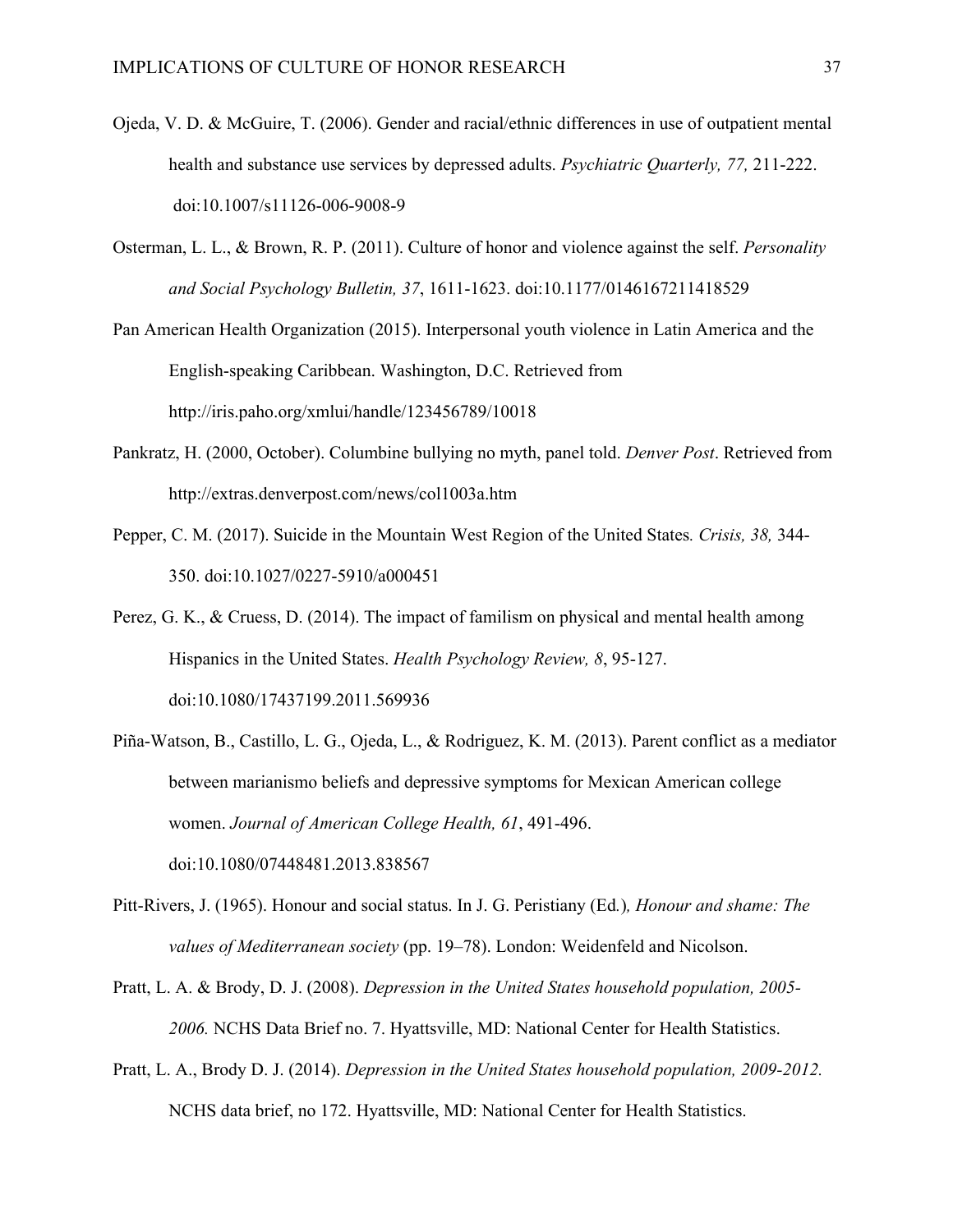- Riedman, D., & Desmond, O. (n.d.). K-12 School Shooting Database. *Naval Postgraduate School Center for Homeland Defense and Security*. Retrieved August 24, 2019 from www.chds.us/ssdb
- Rodriguez Mosquera, P. M. (2016). On the importance of family, morality, masculine, and feminine honor for theory and research. *Social and Personality Psychology Compass, 10*, 431-442. doi:10.1111/spc3.12262
- Rose, M. R., & Ellison, C. G. (2016). Violence as honorable? Racial and ethnic differences in attitudes toward violence. *Crime & Delinquency, 62*, 800-820. doi:10.1177/0011128713496006
- Saucier, D. A., Strain, M. L., Hockett, J. M., & McManus, J. L. (2015). Stereotypic beliefs about masculine honor are associated with perceptions of rape and women who have been raped. *Social Psychology, 46*, 228-241. doi:10.1027/1864-9335/a000240
- Schroeder, C. M., & Prentice, D. A. (1998). Exposing pluralistic ignorance to reduce alcohol use among college students. *Journal of Applied Social Psychology, 28*, 2150-2180. doi:10.1111/j.1559-1816.1998.tb01365.x
- Shackelford, T. K. (2005). An evolutionary psychological perspective on cultures of honour. *Evolutionary Psychology, 3*, 381-391. doi:10.1177/147470490500300126
- Shafii, M. & Shafii, S. L. (2008). *School violence: Assessment, management, prevention.* Washington, DC: American Psychiatric Association.
- Sobralske, M. (2006). Machismo sustains health and illness beliefs of Mexican American men. *Journal of the American Academy of Nurse Practitioners, 18*, 348-350. doi:10.1111/j.1745- 7599.2006.00144.x
- Stratmoen, E., Greer, M. M., Martens, A. L., & Saucier, D. A. (2018). What, I′m not good enough for you? Individual differences in masculine honor beliefs and the endorsement of aggressive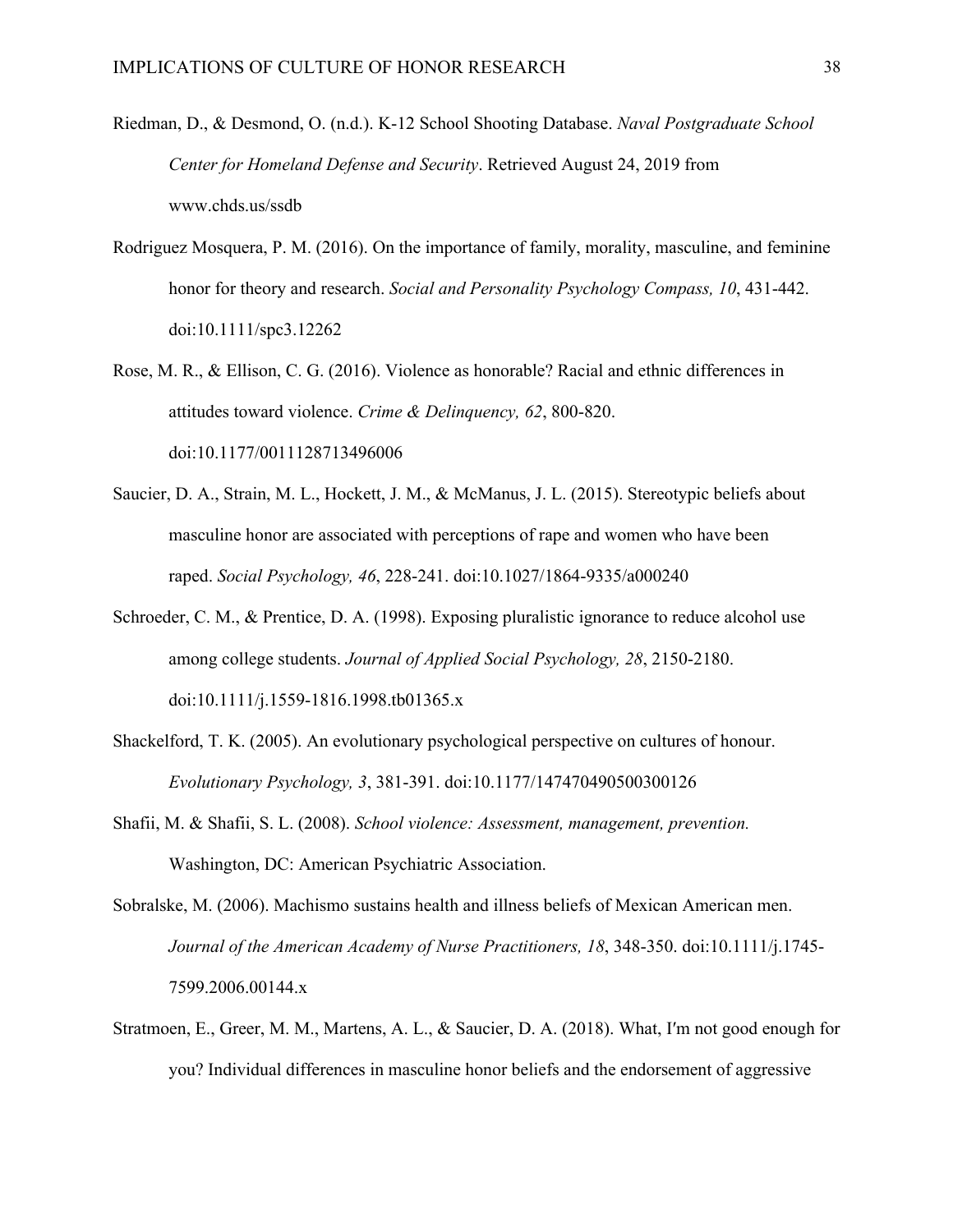responses to romantic rejection. *Personality and Individual Differences*, *123*, 151-162. doi:10.1016/j.paid.2017.10.018

- Straus, M. A., & Smith, C. (1995). Violence in Latino families in the United States: Incidence rates and structural interpretations. In M. A. Straus and R. J. Gelles (Eds.), *Physical violence in American families: Risk factors and adaptations to violence in 8,145 families* (pp. 241–367). New Brunswick, NJ: Transaction.
- Tjaden, P., & Thoennes, N. (2000). *Extent, nature, and consequences of IPV: Findings from the National Violence Against Women Survey*. Washington, DC: National Institute of Justice.
- Umaña-Taylor, A. J., & Updegraff, K. A. (2007). Latino adolescents' mental health: Exploring the interrelations among discrimination, ethnic identity, cultural orientation, self-esteem, and depressive symptoms. *Journal of Adolescence, 30*, 549-567. doi:10.1016/j.adolescence.2006.08.002
- Uskul, A. K., Cross, S. E., Gunsoy, C., & Gul, P. (2019). Cultures of honor. In S. Kitayama and D. Cohen (Eds.), *Handbook of cultural psychology* (2nd Ed.). New York, NY: The Guilford Press.
- Vandello, J. A., & Cohen, D. (2004). When believing is seeing: Sustaining norms of violence in cultures of honor. In M. Schaller and C. S. Crandall (Eds.), *The psychological foundations of culture* (pp. 281-304). Mahwah, NJ: Lawrence Erlbaum.
- Vandello, J. A., Cohen, D., & Ransom, S. (2008). US Southern and Northern differences in perceptions of norms about aggression: Mechanisms for the perpetuation of a culture of honor. *Journal of Cross-Cultural Psychology, 39*, 162-177. doi:10.1177/0022022107313862
- Vandello, J. A., & Cohen, D. (2008). Culture, gender, and men's intimate partner violence. *Social and Personality Psychology Compass, 2*, 652-667. doi:10.1111/j.1751-9004.2008.00080.x